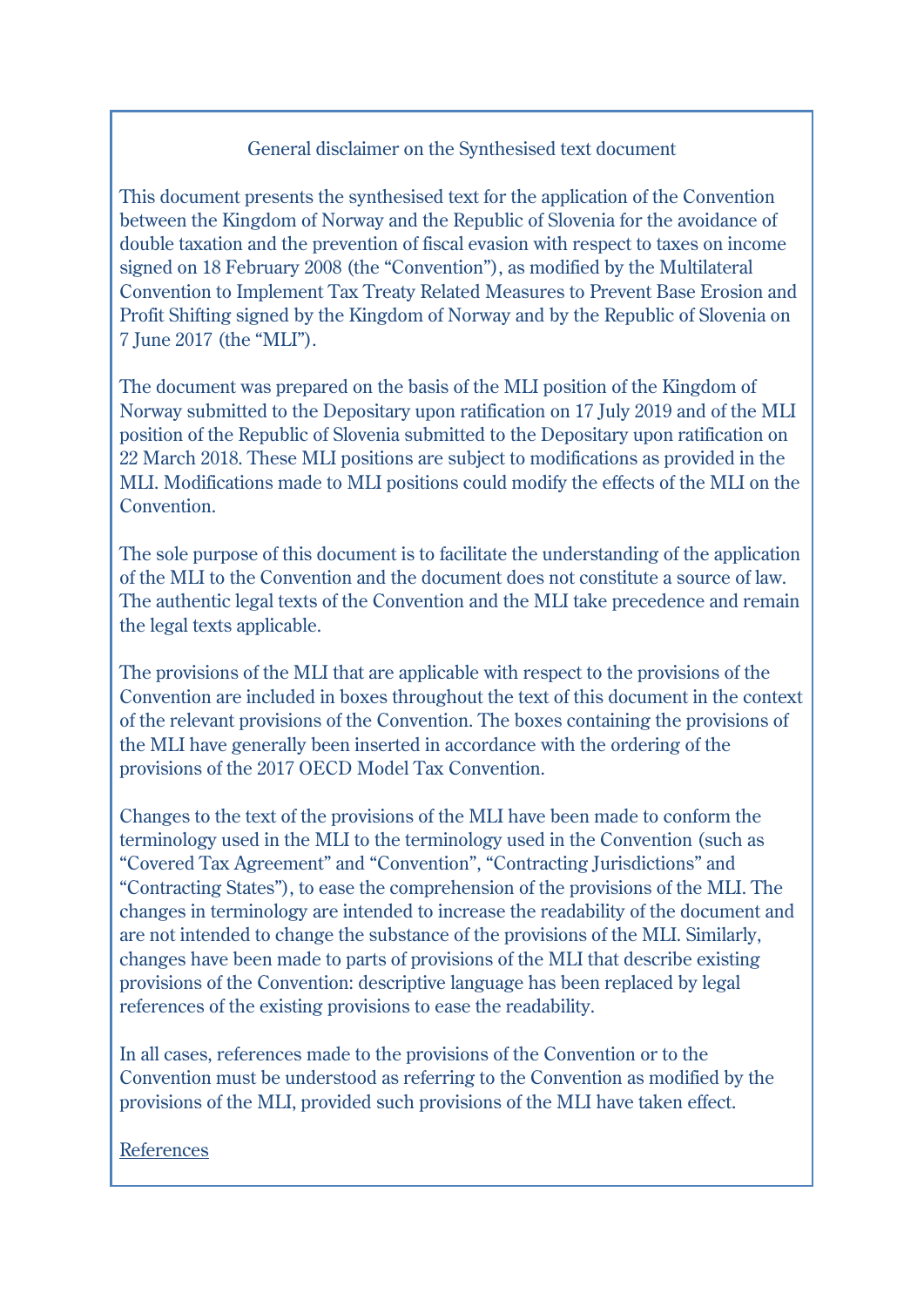The authentic legal texts of the MLI and the Convention can be found on: [https://www.regjeringen.no/no/tema/okonomi-og-budsjett/skatter-og](https://www.regjeringen.no/no/tema/okonomi-og-budsjett/skatter-og-avgifter/skatteavtaler-mellom-norge-og-andre-stat/id417330/)[avgifter/skatteavtaler-mellom-norge-og-andre-stat/id417330/.](https://www.regjeringen.no/no/tema/okonomi-og-budsjett/skatter-og-avgifter/skatteavtaler-mellom-norge-og-andre-stat/id417330/)

The MLI position of the Kingdom of Norway submitted to the Depositary upon ratification on 17 July 2019 and the MLI position of the Republic of Slovenia submitted to the Depositary upon ratification on 22 March 2018 can be found [on the](http://www.oecd.org/tax/treaties/beps-mli-signatories-and-parties.pdf)  [MLI Depositary \(OECD\) webpage.](http://www.oecd.org/tax/treaties/beps-mli-signatories-and-parties.pdf)

## Disclaimer on the entry into effect of the provisions of the MLI

The provisions of the MLI applicable to this Convention do not take effect on the same dates as the original provisions of the Convention. Each of provisions of the MLI could take effect on different dates, depending on the types of taxes involved (taxes withheld at source or other taxes levied) and on the choices made by the Kingdom of Norway and the Republic of Slovenia in their MLI positions.

Dates of the deposit of instruments of ratification, acceptance or approval: 17 July 2019 for the Kingdom of Norway and 22 March 2018 for the Republic of Slovenia.

Entry into force of the MLI: 1 November 2019 for the Kingdom of Norway and 1 July 2018 for the Republic of Slovenia.

In accordance with paragraph 1 of Article 35 of the MLI, the provisions of the MLI shall have effect in each Contracting State with respect to this Convention:

- a) with respect to taxes withheld at source on amounts paid or credited to non-residents, where the event giving rise to such taxes occurs on or after 1 January 2020; and
- b) with respect to all other taxes levied by each Contracting State, for taxes levied with respect to taxable periods beginning on or after 1 May 2020.

Paragraph 4 of Article 35 of the MLI does not apply.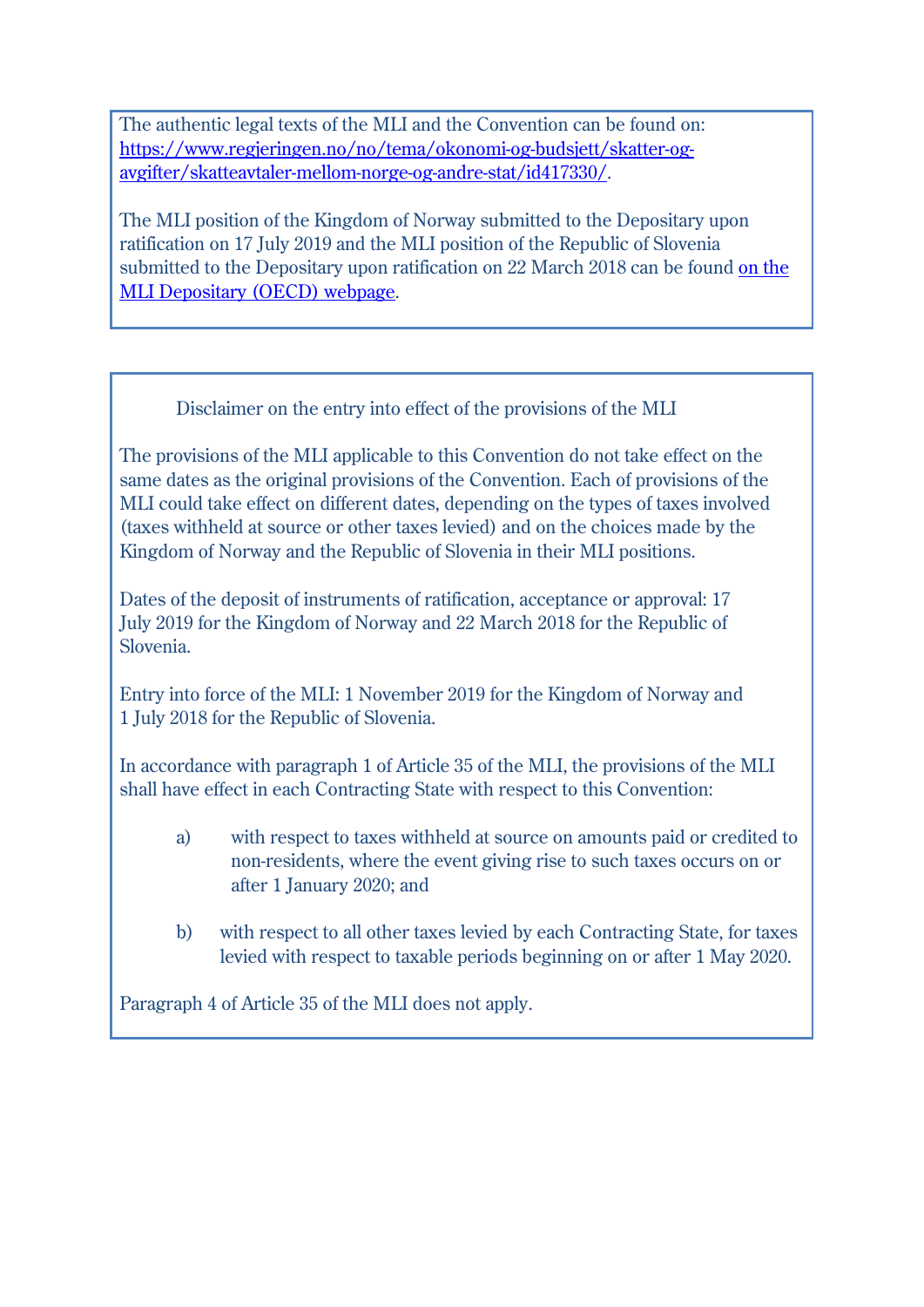#### **Convention between the Kingdom of Norway and the Republic of Slovenia for the avoidance of double taxation and the prevention of fiscal evasion with respect to taxes on income**

The Kingdom of Norway and the Republic of Slovenia

**[REPLACED by paragraph 1 and paragraph 3 of Article 6 of the MLI]** [desiring to conclude a Convention for the avoidance of double taxation and the prevention of fiscal evasion with respect to taxes on income]

*The following paragraph 1 and paragraph 3 of Article 6 of the MLI replace the text referring to an intent to eliminate double taxation in the preamble of this Convention:*

ARTICLE 6 OF THE MLI – PURPOSE OF A COVERED TAX AGREEMENT

Desiring to further develop their economic relationship and to enhance their cooperation in tax matters,

Intending to eliminate double taxation with respect to the taxes covered by this Convention without creating opportunities for non-taxation or reduced taxation through tax evasion or avoidance (including through treaty-shopping arrangements aimed at obtaining reliefs provided in the Convention for the indirect benefit of residents of third jurisdictions),

have agreed as follows:

## *Chapter I* **Scope of the convention**

#### Article 1 **Persons covered**

This Convention shall apply to persons who are residents of one or both of the Contracting States.

#### Article 2 **Taxes covered**

1. This Convention shall apply to taxes on income imposed on behalf of a Contracting State or of its political subdivisions or local authorities, irrespective of the manner in which they are levied.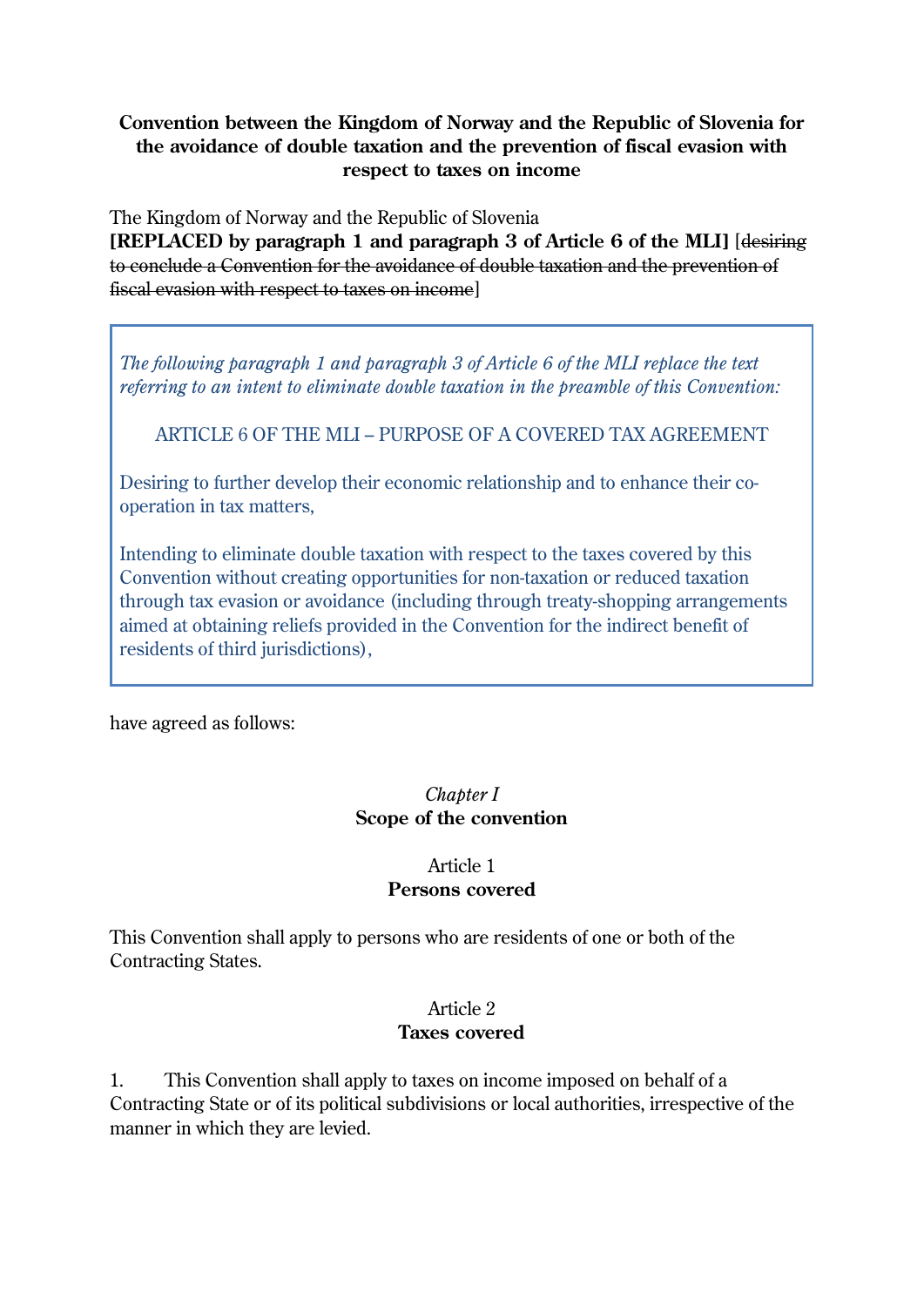2. There shall be regarded as taxes on income all taxes imposed on total income or on elements of income, including taxes on gains from the alienation of movable or immovable property, taxes on the total amounts of wages or salaries paid by enterprises, as well as taxes on capital appreciation.

- 3. The existing taxes to which the Convention shall apply are in particular:
	- a) in Norway:
		- (i) the tax on general income (skatt på alminnelig inntekt);
		- (ii) the tax on personal income (skatt på personinntekt);
		- (iii) the special tax on petroleum income (særlig skatt på petroleumsinntekt);
		- (iv) the resource rent tax on income from production of hydroelectric power (grunnrenteskatt på inntekt fra produksjon av vannkraft);
		- (v) the withholding tax on dividends (kildeskatt på utbytter);
		- (vi) the tax on remuneration to non-resident artistes and sportsmen (skatt på honorar til utenlandske artister m.v.);

(hereinafter referred to as «Norwegian tax»);

- b) in Slovenia:
	- (i) the tax on income of legal persons (davek od dohodkov pravnih oseb);
	- (ii) the tax on income of individuals (dohodnina);

(hereinafter referred to as «Slovenian tax»).

4. The Convention shall apply also to any identical or substantially similar taxes that are imposed by either Contracting State after the date of signature of the Convention in addition to, or in place of, the existing taxes. The competent authorities of the Contracting States shall notify each other of any significant changes that have been made in their taxation laws.

## *Chapter II* **Definitions**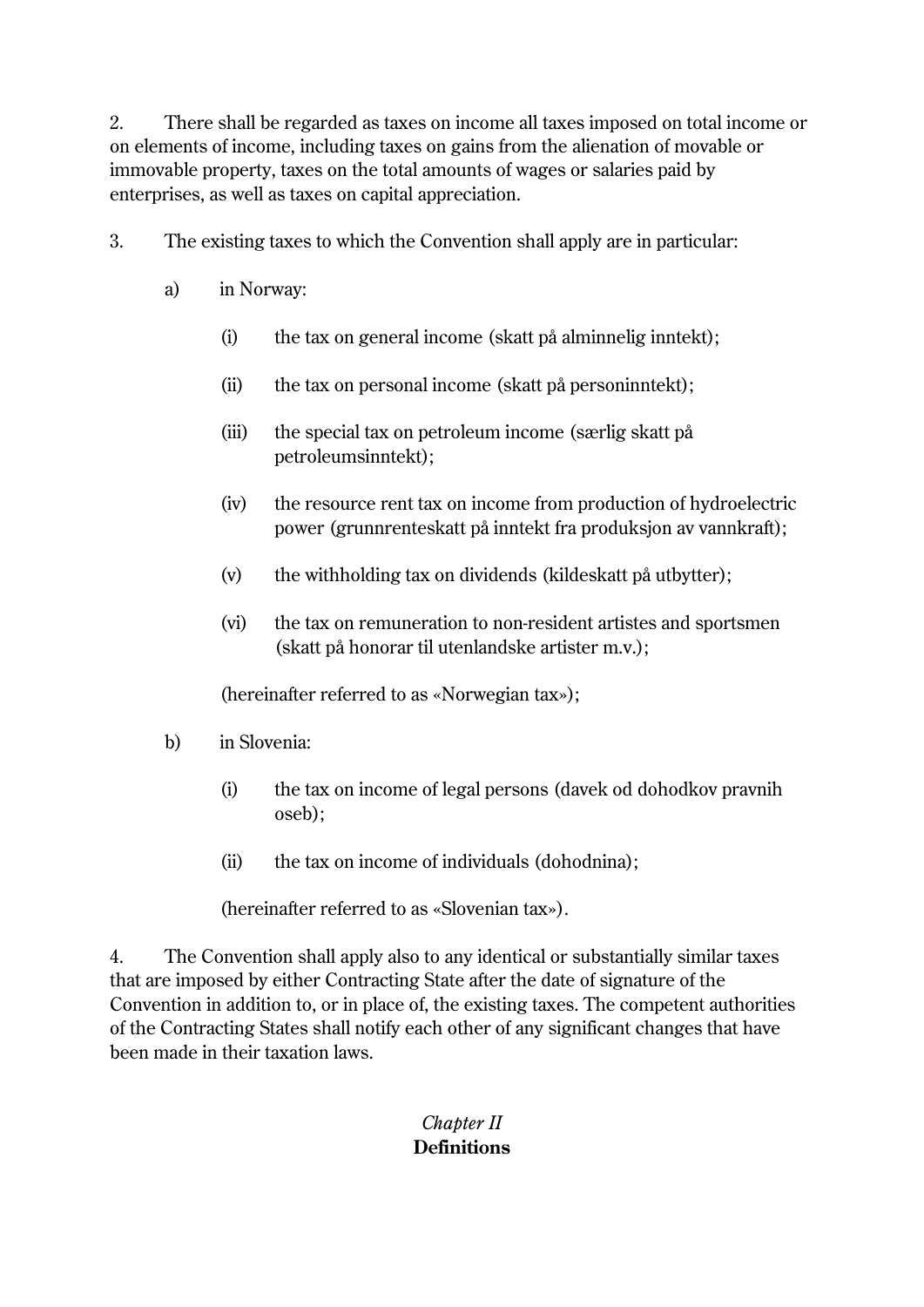#### Article 3 **General definitions**

- 1. For the purposes of this Convention, unless the context otherwise requires:
	- a) the term «Norway» means the Kingdom of Norway, including any area outside the territorial waters of the Kingdom of Norway where the Kingdom of Norway, according to Norwegian legislation and in accordance with international law, may exercise her rights with respect to the seabed and subsoil and their natural resources; the term does not comprise Svalbard, Jan Mayen and the Norwegian dependencies («biland»);
	- b) the term «Slovenia» means the Republic of Slovenia and, when used in geographical sense, means the territory of Slovenia as well as those maritime areas over which Slovenia may exercise sovereign or jurisdictional rights according to Slovenian legislation and in accordance with international law;
	- c) the term «nationals» means:
		- (i) all individuals possessing the nationality of a Contracting State;
		- (ii) all legal persons, partnerships and associations deriving their status as such from the laws in force in a Contracting State;
	- d) the term «person» includes an individual, a company and any other body of persons;
	- e) the term «company» means any body corporate or any entity which is treated as a body corporate for tax purposes;
	- f) the terms «a Contracting State» and «the other Contracting State» mean Norway or Slovenia as the context requires;
	- g) the term «enterprise» applies to the carrying on of any business;
	- h) the terms «enterprise of a Contracting State» and «enterprise of the other Contracting State» mean respectively an enterprise carried on by a resident of a Contracting State and an enterprise carried on by a resident of the other Contracting State;
	- i) the term «international traffic» means any transport by a ship or aircraft operated by an enterprise of a Contracting State, except when the ship or aircraft is operated solely between places in the other Contracting State;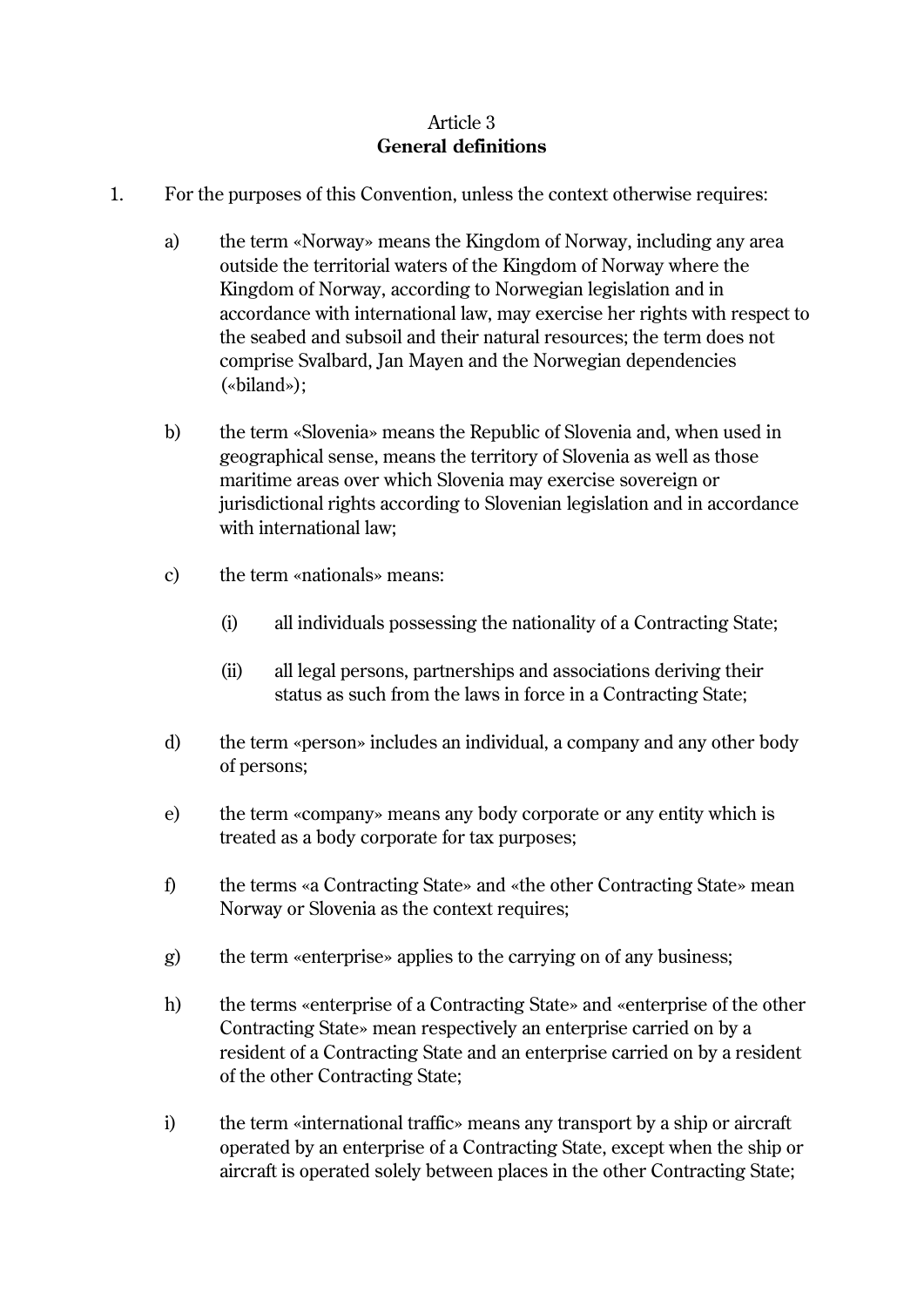- j) the term «competent authority» means:
	- (i) in Norway, the Minister of Finance or the Minister's authorised representative;
	- (ii) in Slovenia, the Ministry of Finance or its authorised representative;
- k) the term «business» includes the performance of professional services and of other activities of an independent character.

2. As regards the application of the Convention at any time by a Contracting State, any term not defined therein shall, unless the context otherwise requires, have the meaning that it has at that time under the law of that State for the purposes of the taxes to which the Convention applies, any meaning under the applicable tax laws of that State prevailing over a meaning given to the term under other laws of that State.

# Article 4 **Resident**

1. For the purposes of this Convention, the term «resident of a Contracting State» means any person who, under the laws of that State, is liable to tax therein by reason of his domicile, residence, place of management or any other criterion of a similar nature, and also includes that State and any political subdivision or local authority thereof. This term, however, does not include any person who is liable to tax in that State in respect only of income from sources in that State.

2. Where by reason of the provisions of paragraph 1 an individual is a resident of both Contracting States, then his status shall be determined as follows:

- a) he shall be deemed to be a resident only of the State in which he has a permanent home available to him; if he has a permanent home available to him in both States, he shall be deemed to be a resident only of the State with which his personal and economic relations are closer (centre of vital interests);
- b) if the State in which he has his centre of vital interests cannot be determined, or if he has not a permanent home available to him in either State, he shall be deemed to be a resident only of the State in which he has an habitual abode;
- c) if he has an habitual abode in both States or in neither of them, he shall be deemed to be a resident only of the State of which he is a national;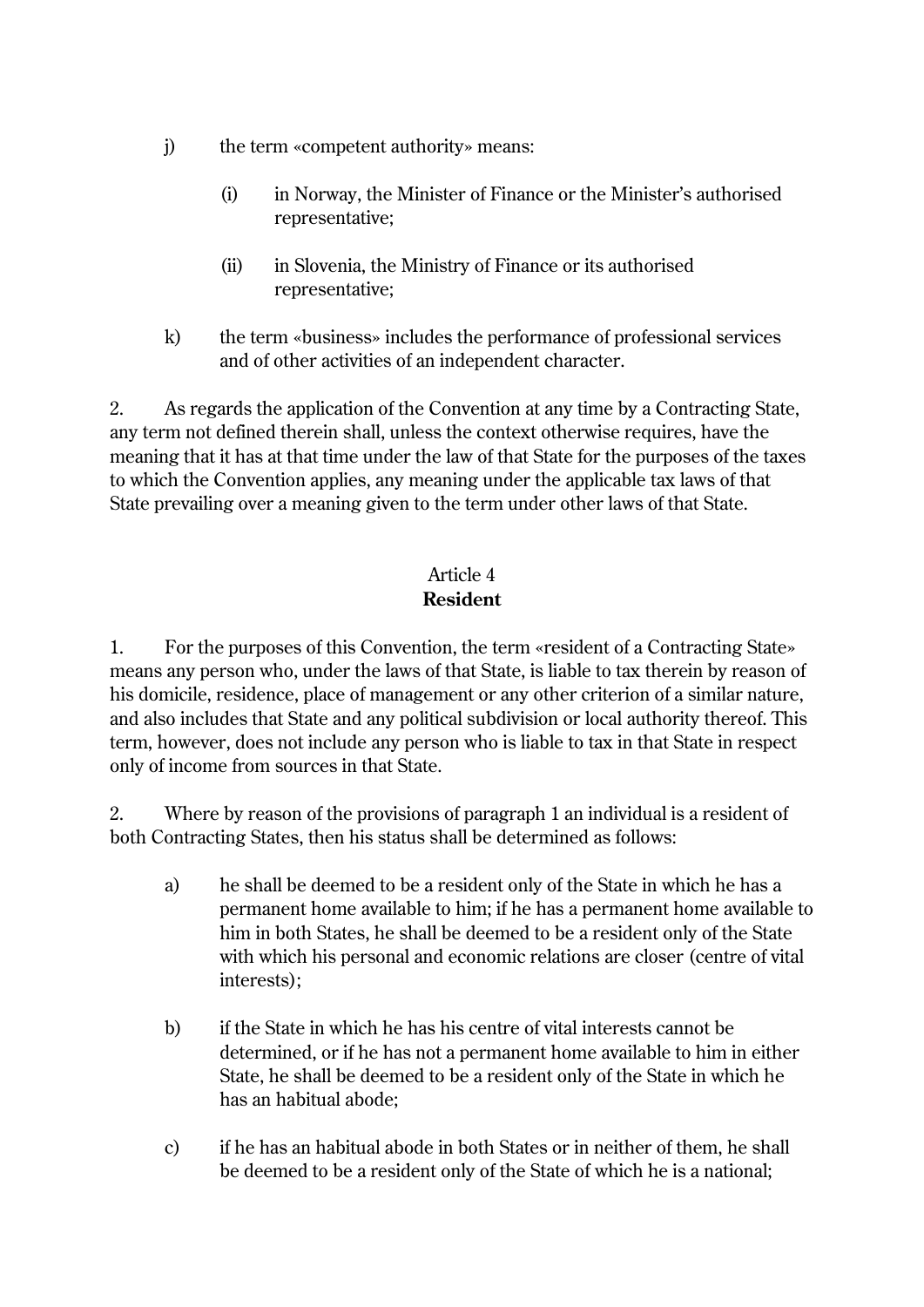d) if he is a national of both States or of neither of them, the competent authorities of the Contracting States shall settle the question by mutual agreement.

3. **[REPLACED by paragraph 1 of Article 4 of the MLI]** [Where by reason of the provisions of paragraph 1, a person other than an individual is a resident of both Contracting States, then it shall be deemed to be a resident only of the State in which its place of effective management is situated.]

*The following paragraph 1 of Article 4 of the MLI replaces paragraph 3 of Article 4 of this Convention:*

# ARTICLE 4 OF THE MLI – DUAL RESIDENT ENTITIES

Where by reason of the provisions of the Convention a person other than an individual is a resident of both Contracting States, the competent authorities of the Contracting States shall endeavour to determine by mutual agreement the Contracting State of which such person shall be deemed to be a resident for the purposes of the Convention, having regard to its place of effective management, the place where it is incorporated or otherwise constituted and any other relevant factors. In the absence of such agreement, such person shall not be entitled to any relief or exemption from tax provided by the Convention except to the extent and in such manner as may be agreed upon by the competent authorities of the Contracting States.

#### Article 5 **Permanent establishment**

1. For the purposes of this Convention, the term «permanent establishment» means a fixed place of business through which the business of an enterprise is wholly or partly carried on.

- 2. The term «permanent establishment» includes especially:
	- a) a place of management;
	- b) a branch;
	- c) an office;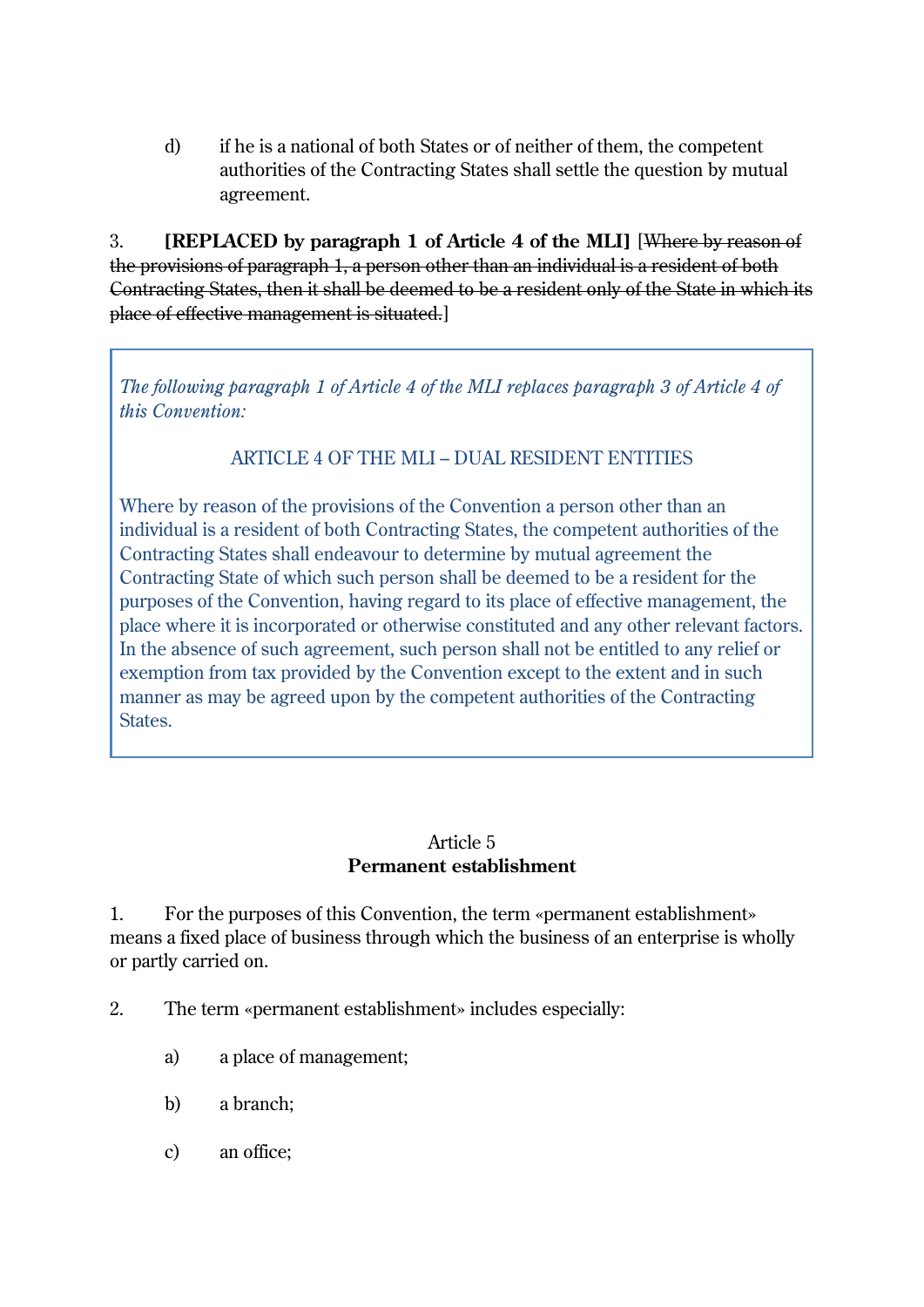- d) a factory;
- e) a workshop, and
- f) a mine, an oil or gas well, a quarry or any other place of extraction of natural resources.

3. A building site, a construction, assembly or installation project or a supervisory or consultancy activity connected therewith constitutes a permanent establishment but only if such site, project or activity lasts for a period of more than twelve months.

4. Notwithstanding the provisions of paragraphs 1 and 2, where an enterprise of a Contracting State performs services in the other Contracting State

- a) through an individual who is present in that other State during a period or periods exceeding in the aggregate 183 days in any twelve month period, and more than 50 per cent of the gross revenues attributable to active business activities of the enterprise during this period or periods are derived from services in that other State through that individual, or
- b) during a period or periods exceeding in the aggregate 183 days in any twelve month period, and these services are performed for the same project or connected projects through one or more individuals who are performing services in that State or are present in that State for the purpose of performing such services,

the activities carried on in that other State in performing these services shall be deemed to be carried on through a permanent establishment that the enterprise has in that other State, unless these activities are limited to those mentioned in paragraph 5 which, if performed through a fixed place of business, would not make this fixed place of business a permanent establishment under the provisions of that paragraph.

5. **[MODIFIED by paragraph 2 and paragraph 4 of Article 13 of the MLI]**  [Notwithstanding the preceding provisions of this Article, the term «permanent establishment» shall be deemed not to include:

- a) the use of facilities solely for the purpose of storage, display or delivery of goods or merchandise belonging to the enterprise;
- b) the maintenance of a stock of goods or merchandise belonging to the enterprise solely for the purpose of storage, display or delivery;
- c) the maintenance of a stock of goods or merchandise belonging to the enterprise solely for the purpose of processing by another enterprise;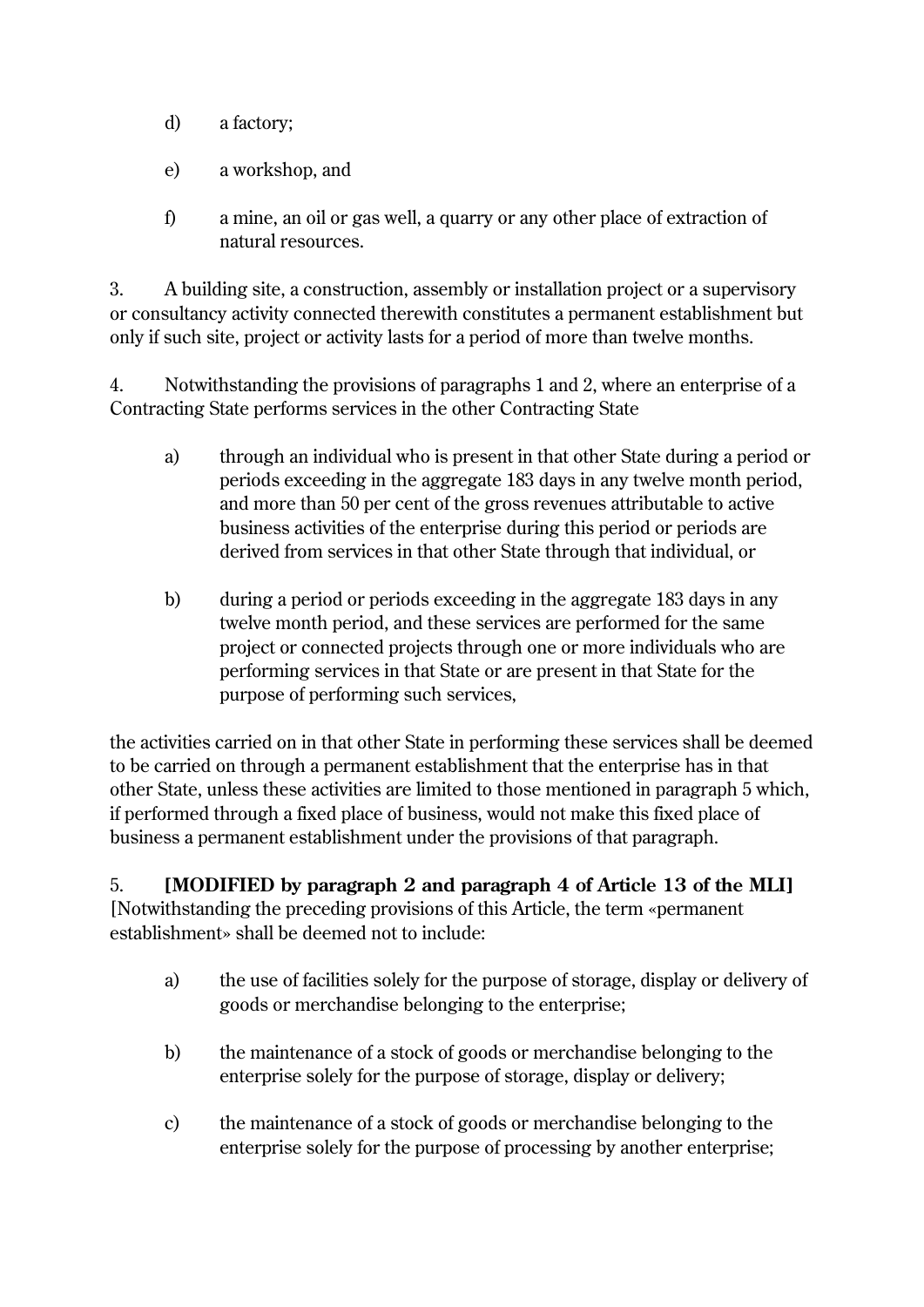- d) the maintenance of a fixed place of business solely for the purpose of purchasing goods or merchandise, or of collecting information, for the enterprise;
- e) the maintenance of a fixed place of business solely for the purpose of carrying on, for the enterprise, any other activity of a preparatory or auxiliary character;
- f) the maintenance of a fixed place of business solely for any combination of activities mentioned in sub-paragraphs a) to e), provided that the overall activity of the fixed place of business resulting from this combination is of a preparatory or auxiliary character.]

*The following paragraph 2 of Article 13 of the MLI modifies paragraph 5 of Article 5 of this Convention:* ARTICLE 13 OF THE MLI – ARTIFICIAL AVOIDANCE OF PERMANENT ESTABLISHMENT STATUS THROUGH THE SPECIFIC ACTIVITY EXEMPTIONS (Option A) Notwithstanding Article 5 of the Convention, the term "permanent establishment" shall be deemed not to include: a) the activities specifically listed in paragraph 5 of Article 5 of the Convention as activities deemed not to constitute a permanent establishment, whether or not that exception from permanent establishment status is contingent on the activity being of a preparatory or auxiliary character; b) the maintenance of a fixed place of business solely for the purpose of carrying on, for the enterprise, any activity not described in subparagraph a); c) the maintenance of a fixed place of business solely for any combination of activities mentioned in subparagraphs a) and b), provided that such activity or, in the case of subparagraph c), the overall activity of the fixed place of business, is of a preparatory or auxiliary character.

*The following paragraph 4 of Article 13 of the MLI applies to paragraph 5 of Article 5 of this Convention as modified by paragraph 2 of Article 13 of the MLI:*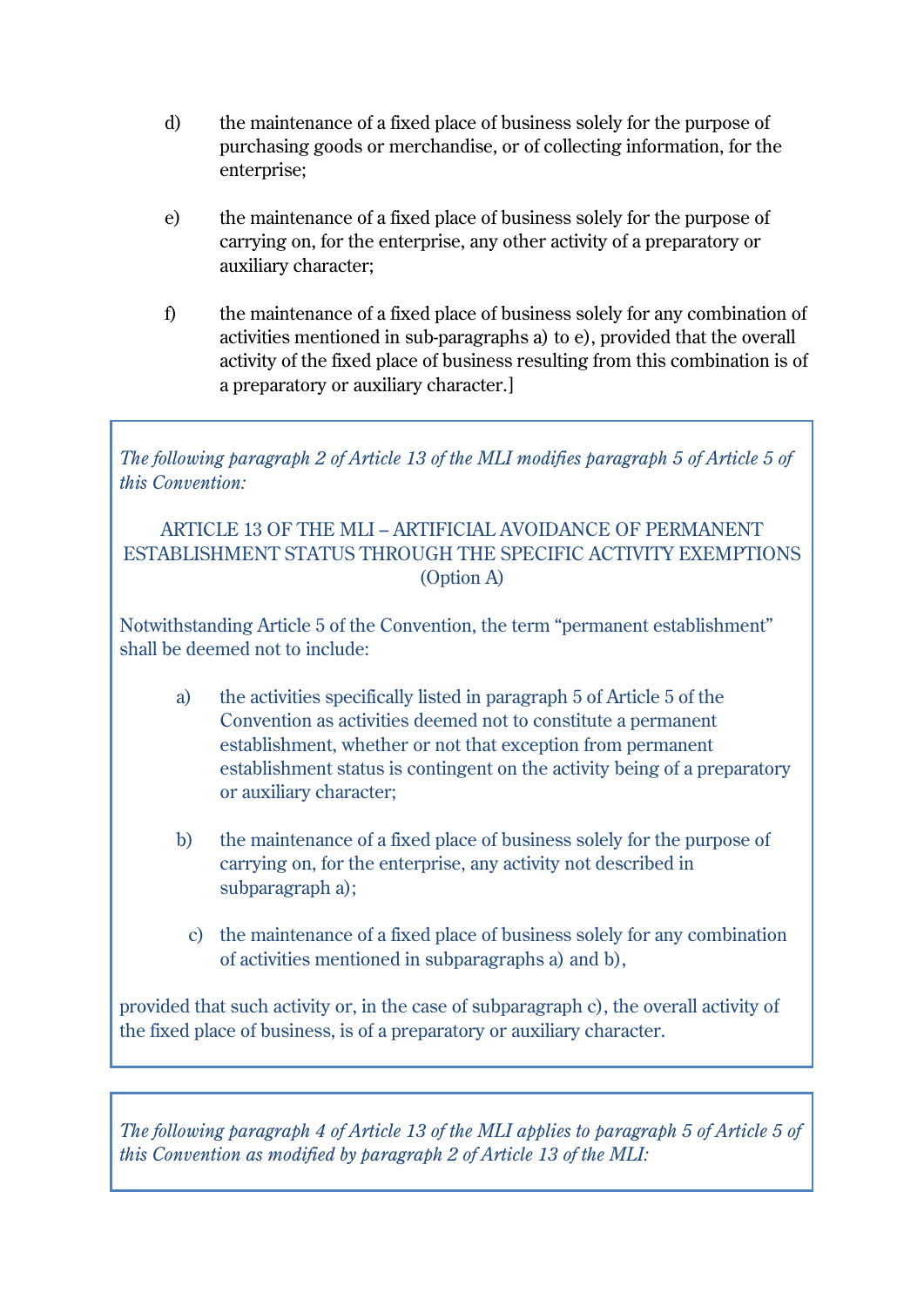Paragraph 5 of Article 5 of the Convention, as modified by paragraph 2 of Article 13 of the MLI shall not apply to a fixed place of business that is used or maintained by an enterprise if the same enterprise or a closely related enterprise carries on business activities at the same place or at another place in the same Contracting State and:

- a) that place or other place constitutes a permanent establishment for the enterprise or the closely related enterprise under the provisions of Article 5 of the Convention; or
- b) the overall activity resulting from the combination of the activities carried on by the two enterprises at the same place, or by the same enterprise or closely related enterprises at the two places, is not of a preparatory or auxiliary character,

provided that the business activities carried on by the two enterprises at the same place, or by the same enterprise or closely related enterprises at the two places, constitute complementary functions that are part of a cohesive business operation.

6. **[REPLACED by paragraph 1 of Article 12 of the MLI]** [Notwithstanding the provisions of paragraphs 1 and 2, where a person – other than an agent of an independent status to whom paragraph 7 applies – is acting on behalf of an enterprise and has, and habitually exercises, in a Contracting State an authority to conclude contracts in the name of the enterprise, that enterprise shall be deemed to have a permanent establishment in that State in respect of any activities which that person undertakes for the enterprise, unless the activities of such person are limited to those mentioned in paragraph 5 which, if exercised through a fixed place of business, would not make this fixed place of business a permanent establishment under the provisions of that paragraph.]

*The following paragraph 1 of Article 12 of the MLI replaces paragraph 6 of Article 5 of this Convention:*

## ARTICLE 12 OF THE MLI – ARTIFICIAL AVOIDANCE OF PERMANENT ESTABLISHMENT STATUS THROUGH COMMISSIONNAIRE ARRANGEMENTS AND SIMILAR STRATEGIES

Notwithstanding Article 5 of the Convention, but subject to paragraph 2 of Article 12 of the MLI, where a person is acting in a Contracting State on behalf of an enterprise and, in doing so, habitually concludes contracts, or habitually plays the principal role leading to the conclusion of contracts that are routinely concluded without material modification by the enterprise, and these contracts are: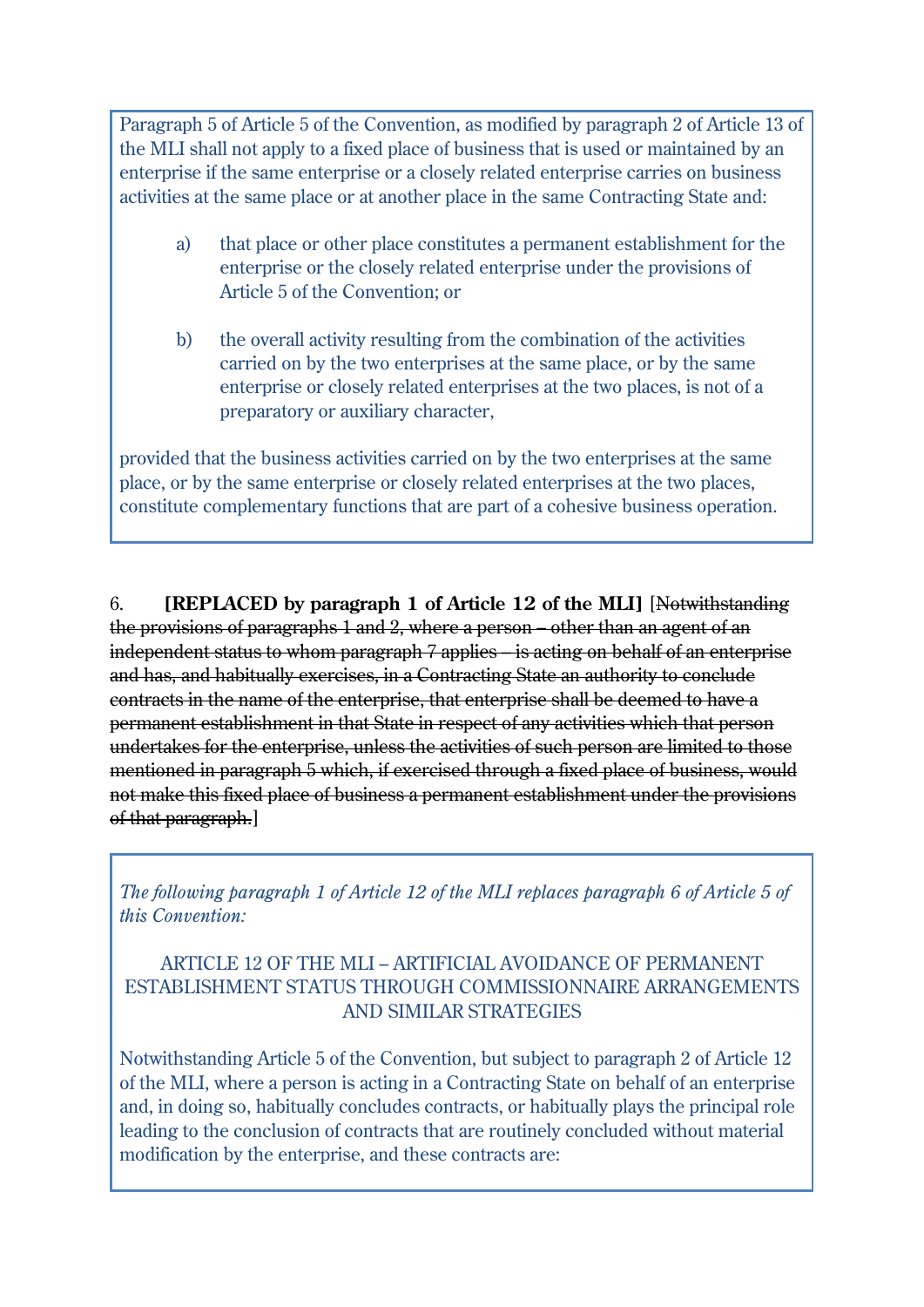- a) in the name of the enterprise; or
- b) for the transfer of the ownership of, or for the granting of the right to use, property owned by that enterprise or that the enterprise has the right to use; or
- c) for the provision of services by that enterprise,

that enterprise shall be deemed to have a permanent establishment in that Contracting State in respect of any activities which that person undertakes for the enterprise unless these activities, if they were exercised by the enterprise through a fixed place of business of that enterprise situated in that Contracting State, would not cause that fixed place of business to be deemed to constitute a permanent establishment under the definition of permanent establishment included in the provisions of Article 5 of the Convention.

7. **[REPLACED by paragraph 2 of Article 12 of the MLI]** [An enterprise shall not be deemed to have a permanent establishment in a Contracting State merely because it carries on business in that State through a broker, general commission agent or any other agent of an independent status, provided that such persons are acting in the ordinary course of their business.]

*The following paragraph 2 of Article 12 of the MLI replaces paragraph 7 of Article 5 of this Convention:*

## ARTICLE 12 OF THE MLI – ARTIFICIAL AVOIDANCE OF PERMANENT ESTABLISHMENT STATUS THROUGH COMMISSIONNAIRE ARRANGEMENTS AND SIMILAR STRATEGIES

Paragraph 1 of Article 12 of the MLI shall not apply where the person acting in a Contracting State on behalf of an enterprise of the other Contracting State carries on business in the first-mentioned Contracting State as an independent agent and acts for the enterprise in the ordinary course of that business. Where, however, a person acts exclusively or almost exclusively on behalf of one or more enterprises to which it is closely related, that person shall not be considered to be an independent agent within the meaning of this paragraph with respect to any such enterprise.

8. The fact that a company which is a resident of a Contracting State controls or is controlled by a company which is a resident of the other Contracting State, or which carries on business in that other State (whether through a permanent establishment or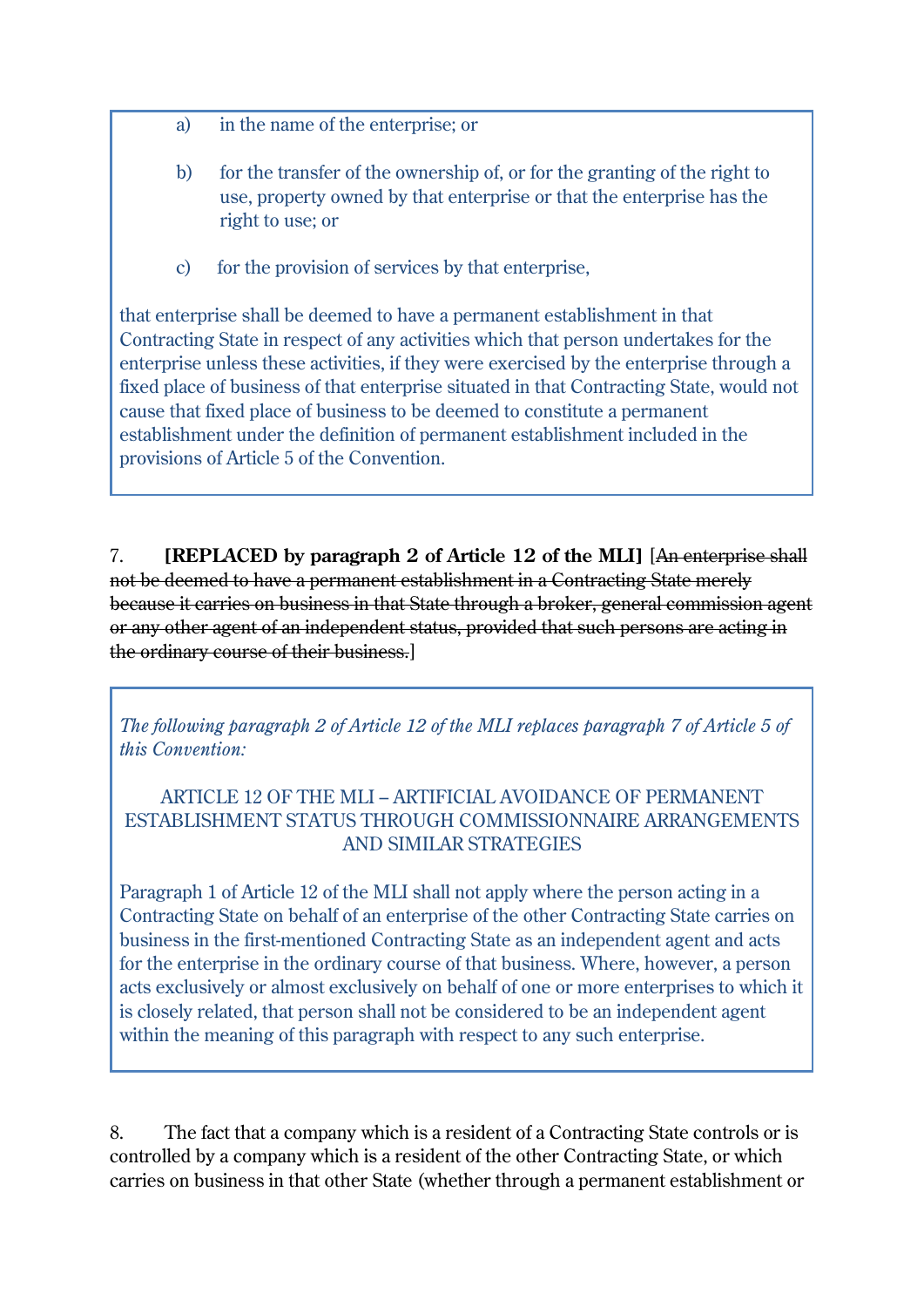otherwise), shall not of itself constitute either company a permanent establishment of the other.

*The following paragraph 1 of Article 15 of the MLI applies to provisions of this Convention:*

## ARTICLE 15 OF THE MLI – DEFINITION OF A PERSON CLOSELY RELATED TO AN ENTERPRISE

For the purposes of the provisions of Article 5 of the Convention, a person is closely related to an enterprise if, based on all the relevant facts and circumstances, one has control of the other or both are under the control of the same persons or enterprises. In any case, a person shall be considered to be closely related to an enterprise if one possesses directly or indirectly more than 50 per cent of the beneficial interest in the other (or, in the case of a company, more than 50 per cent of the aggregate vote and value of the company's shares or of the beneficial equity interest in the company) or if another person possesses directly or indirectly more than 50 per cent of the beneficial interest (or, in the case of a company, more than 50 per cent of the aggregate vote and value of the company's shares or of the beneficial equity interest in the company) in the person and the enterprise.

#### *Chapter III* **Taxation of income**

## Article 6 **Income from immovable property**

1. Income derived by a resident of a Contracting State from immovable property (including income from agriculture or forestry) situated in the other Contracting State may be taxed in that other State.

2. The term «immovable property» shall have the meaning which it has under the law of the Contracting State in which the property in question is situated. The term shall in any case include property accessory to immovable property, livestock and equipment used in agriculture and forestry, rights to which the provisions of general law respecting landed property apply, usufruct of immovable property and rights to variable or fixed payments as consideration for the working of, or the right to work, mineral deposits, sources and other natural resources; ships and aircraft shall not be regarded as immovable property.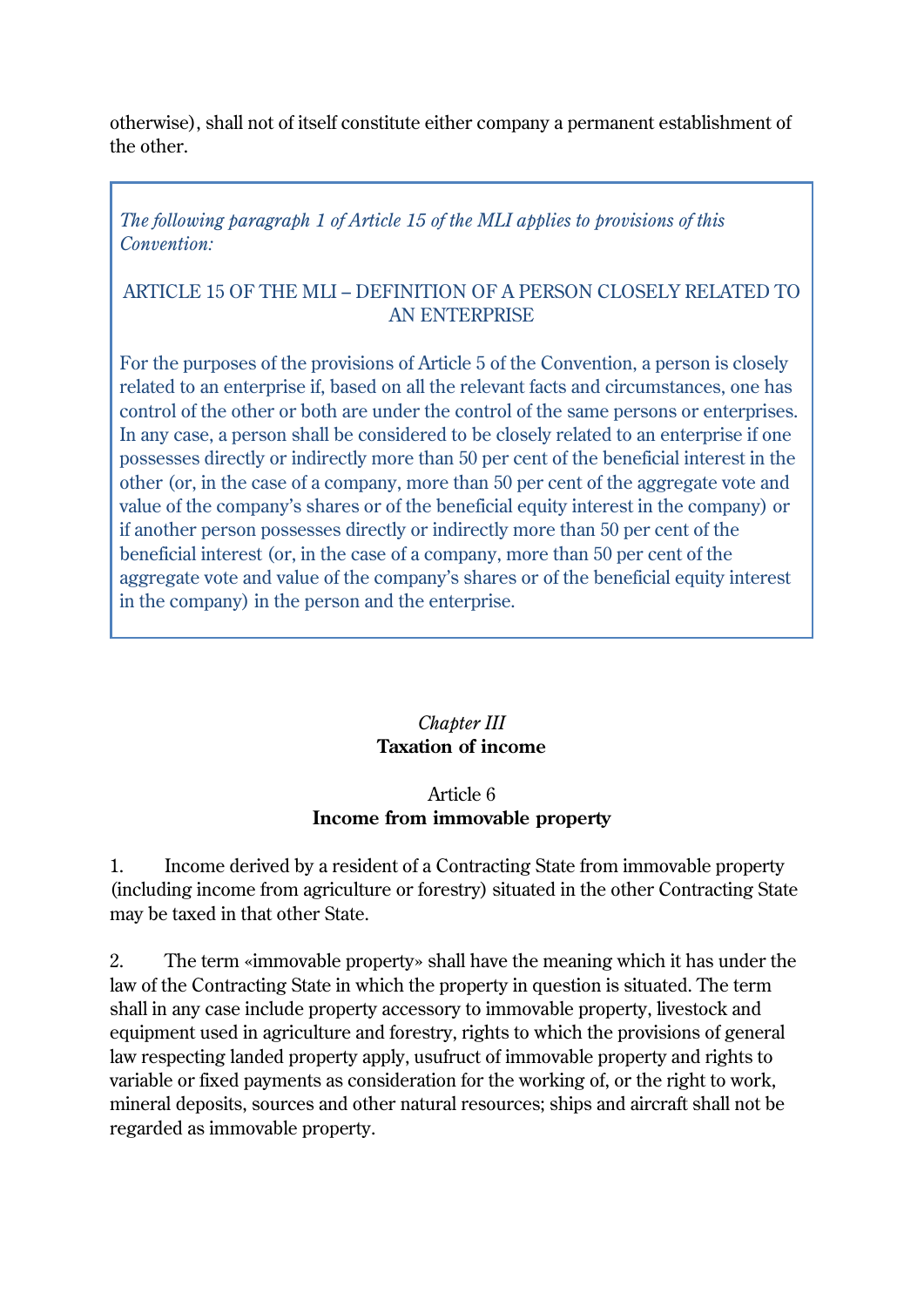3. The provisions of paragraph 1 shall apply to income derived from the direct use, letting, or use in any other form of immovable property.

4. The provisions of paragraphs 1 and 3 shall also apply to the income from immovable property of an enterprise.

## Article 7 **Business profits**

1. The profits of an enterprise of a Contracting State shall be taxable only in that State unless the enterprise carries on business in the other Contracting State through a permanent establishment situated therein. If the enterprise carries on business as aforesaid, the profits of the enterprise may be taxed in the other State but only so much of them as is attributable to that permanent establishment.

2. Subject to the provisions of paragraph 3, where an enterprise of a Contracting State carries on business in the other Contracting State through a permanent establishment situated therein, there shall in each Contracting State be attributed to that permanent establishment the profits which it might be expected to make if it were a distinct and separate enterprise engaged in the same or similar activities under the same or similar conditions and dealing wholly independently with the enterprise of which it is a permanent establishment.

3. In determining the profits of a permanent establishment, there shall be allowed as deductions expenses which are incurred for the purposes of the permanent establishment, including executive and general administrative expenses so incurred, whether in the State in which the permanent establishment is situated or elsewhere.

4. Insofar as it has been customary in a Contracting State to determine the profits to be attributed to a permanent establishment on the basis of an apportionment of the total profits of the enterprise to its various parts, nothing in paragraph 2 shall preclude that Contracting State from determining the profits to be taxed by such an apportionment as may be customary; the method of apportionment adopted shall, however, be such that the result shall be in accordance with the principles contained in this Article.

5. No profits shall be attributed to a permanent establishment by reason of the mere purchase by that permanent establishment of goods or merchandise for the enterprise.

6. For the purposes of the preceding paragraphs, the profits to be attributed to the permanent establishment shall be determined by the same method year by year unless there is good and sufficient reason to the contrary.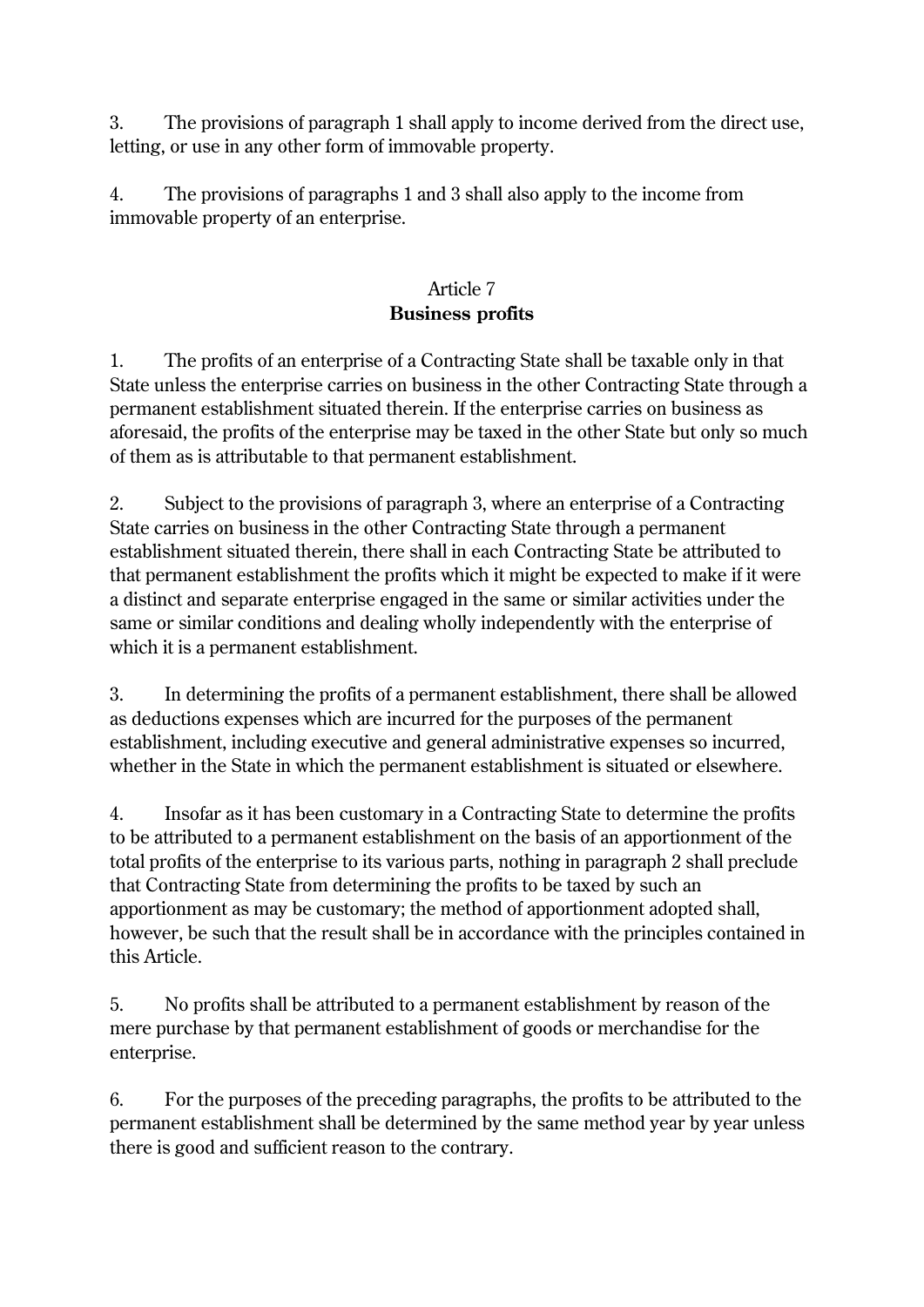7. Where profits include items of income which are dealt with separately in other Articles of this Convention, then the provisions of those Articles shall not be affected by the provisions of this Article.

## Article 8 **Shipping and air transport**

1. Profits from the operation of ships or aircraft in international traffic carried on by an enterprise of a Contracting State shall be taxable only in that Contracting State.

2. The provisions of paragraph 1 shall also apply to profits derived from the participation in a pool, a joint business or in an international operating agency.

3. The provisions of paragraphs 1 and 2 shall apply to profits derived by the joint Norwegian, Danish and Swedish air transport consortium Scandinavian Airlines System (SAS), but only insofar as profits derived by SAS Norge AS, the Norwegian partner of the Scandinavian Airlines System (SAS), are in proportion to its share in that organisation.

## Article 9 **Associated enterprises**

1. Where

- a) an enterprise of a Contracting State participates directly or indirectly in the management, control or capital of an enterprise of the other Contracting State, or
- b) the same persons participate directly or indirectly in the management, control or capital of an enterprise of a Contracting State and an enterprise of the other Contracting State,

and in either case conditions are made or imposed between the two enterprises in their commercial or financial relations which differ from those which would be made between independent enterprises, then any profits which would, but for those conditions, have accrued to one of the enterprises, but, by reason of those conditions, have not so accrued, may be included in the profits of that enterprise and taxed accordingly.

2. Where a Contracting State includes in the profits of an enterprise of that State – and taxes accordingly – profits on which an enterprise of the other Contracting State has been charged to tax in that other State and the profits so included are profits which would have accrued to the enterprise of the first-mentioned State if the conditions made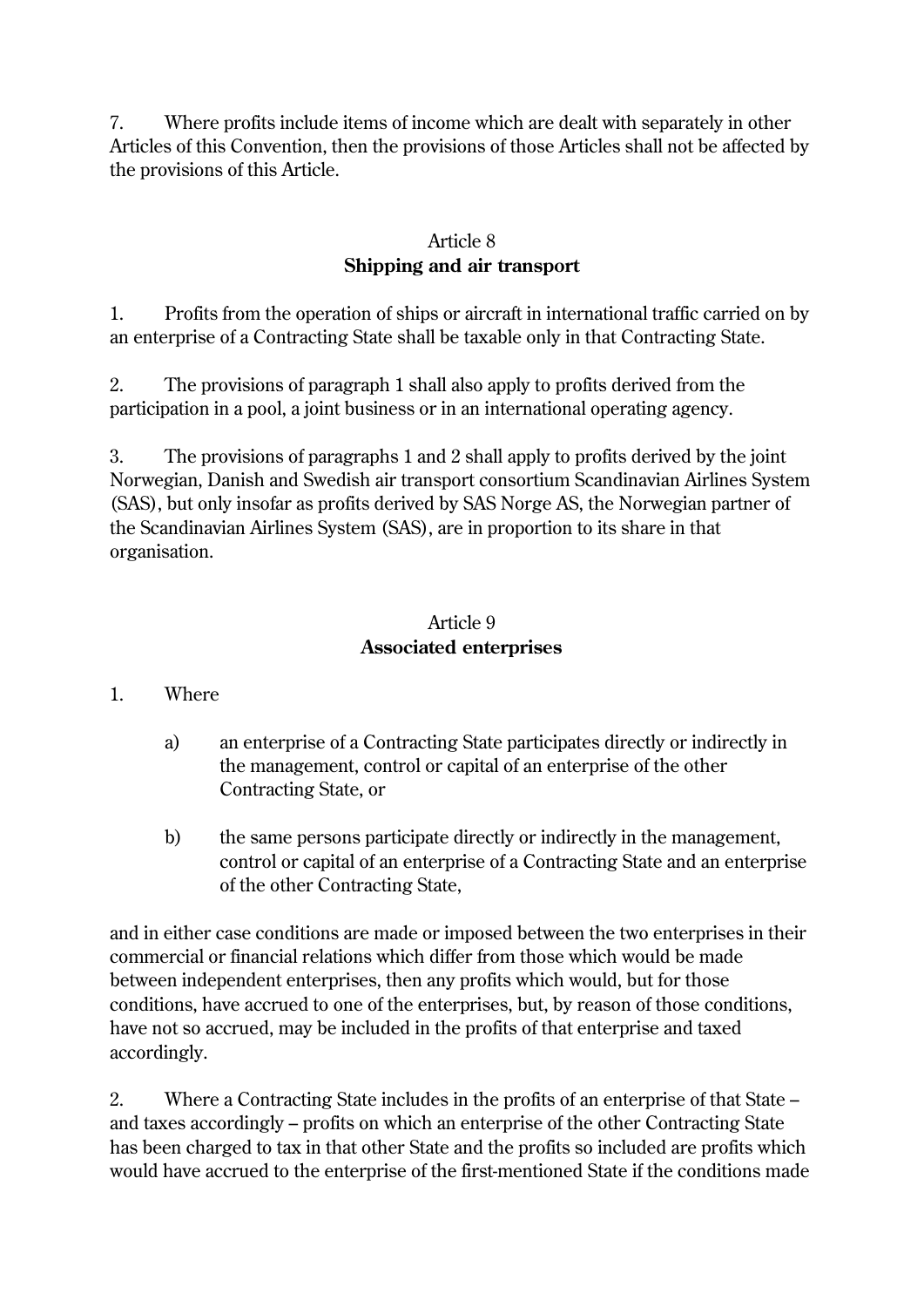between the two enterprises had been those which would have been made between independent enterprises, then that other State shall make an appropriate adjustment to the amount of the tax charged therein on those profits, if that State considers the adjustment justified. In determining such adjustment, due regard shall be had to the other provisions of this Convention and the competent authorities of the Contracting States shall if necessary consult each other.

## Article 10 **Dividends**

1. Dividends paid by a company which is a resident of a Contracting State to a resident of the other Contracting State may be taxed in that other State.

2. However, such dividends may also be taxed in the Contracting State of which the company paying the dividends is a resident and according to the laws of that State, but if the beneficial owner of the dividends is a resident of the other Contracting State, the tax so charged shall not exceed:

- a) **[MODIFIED by paragraph 1 of Article 8 of the MLI]** [0 per cent of the gross amount of the dividends if the beneficial owner is a company which holds directly at least 15 per cent of the capital of the company paying the dividends;
- b) or in the case of Norway, 0 per cent of the gross amount of the dividends if the beneficial owner is a resident of Norway who is a partner in a Norwegian partnership and alone or together with other such partners holds directly at least 15 per cent of the capital of the company paying the dividends;]

*The following paragraph 1 of Article 8 of the MLI applies to subparagraphs a) and b) of paragraph 2 of Article 10 of this Convention:*

ARTICLE 8 OF THE MLI – DIVIDEND TRANSFER TRANSACTIONS

Subparagraphs a) and b) of paragraph 2 of Article 10 of the Convention shall apply only if the ownership conditions described in those provisions are met throughout a 365 day period that includes the day of the payment of the dividends (for the purpose of computing that period, no account shall be taken of changes of ownership that would directly result from a corporate reorganisation, such as a merger or divisive reorganisation, of the company that holds the shares or that pays the dividends).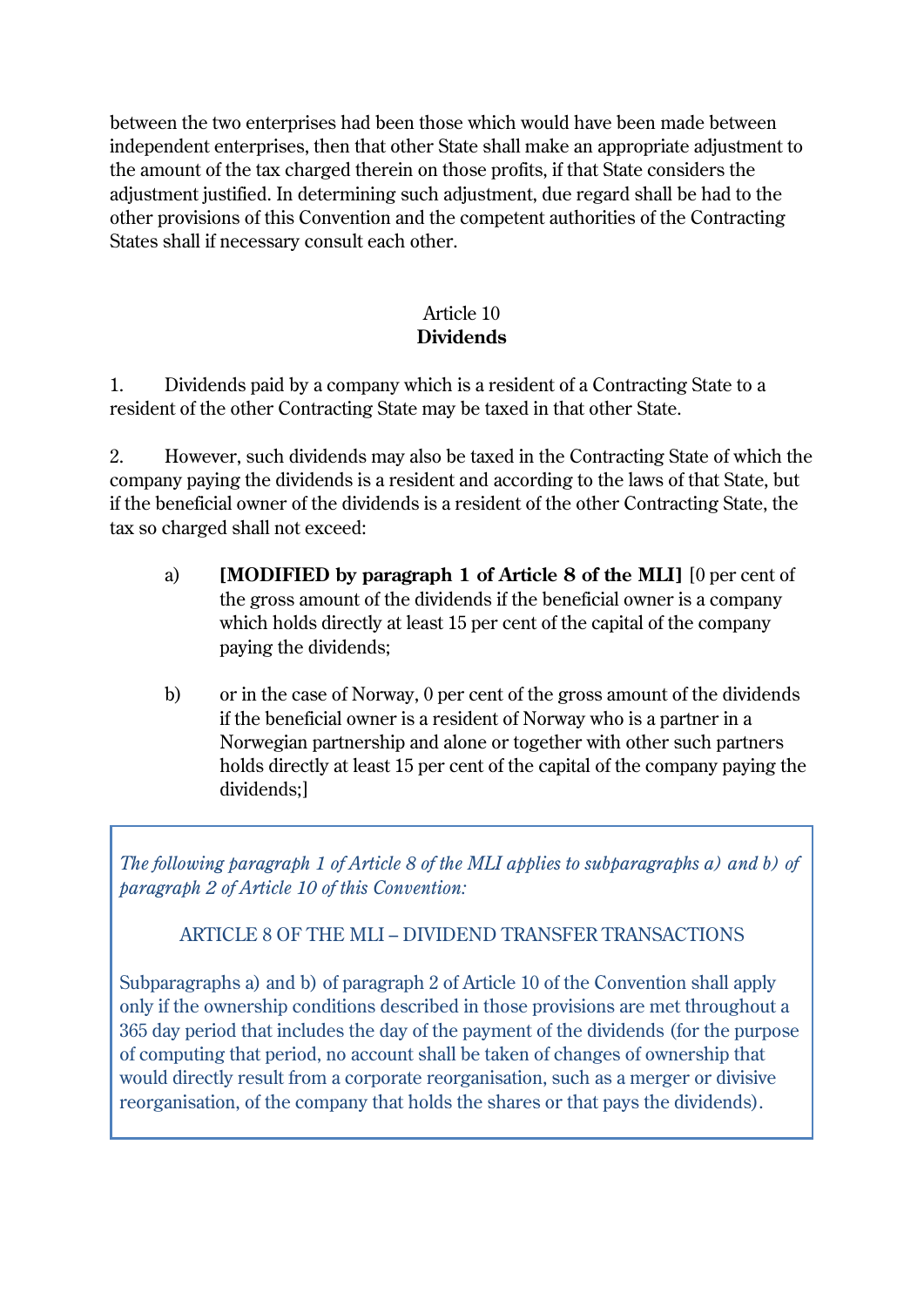c) 15 per cent of the gross amount of the dividends in all other cases.

This paragraph shall not affect the taxation of the company in respect of the profits out of which the dividends are paid.

3. Where dividends are derived and beneficially owned by the Government of a Contracting State, such dividends shall be taxable only in that State. For the purposes of this paragraph, the term «Government of a Contracting State» shall include:

- a) in the case of Norway, the Central Bank of Norway and the Government Pension Fund;
- b) in the case of Slovenia, the Bank of Slovenia.

4. The term «dividends» as used in this Article means income from shares, founders' shares or other rights, not being debt-claims, participating in profits, as well as income from other corporate rights which is subjected to the same taxation treatment as income from shares by the laws of the State of which the company making the distribution is a resident, and income treated as dividends by the taxation laws of the Contracting State of which the company making the distribution is a resident.

5. The provisions of paragraphs 1, 2 and 3 shall not apply if the beneficial owner of the dividends, being a resident of a Contracting State, carries on business in the other Contracting State, of which the company paying the dividends is a resident through a permanent establishment situated therein and the holding in respect of which the dividends are paid is effectively connected with such permanent establishment. In such case the provisions of Article 7 shall apply.

6. Where a company which is a resident of a Contracting State derives profits or income from the other Contracting State, that other State may not impose any tax on the dividends paid by the company, except insofar as such dividends are paid to a resident of that other State or insofar as the holding in respect of which the dividends are paid is effectively connected with a permanent establishment situated in that other State, nor subject the company's undistributed profits to a tax on the company's undistributed profits, even if the dividends paid or the undistributed profits consist wholly or partly of profits or income arising in such other State.

## Article 11 **Interest**

1. Interest arising in a Contracting State and paid to a resident of the other Contracting State may be taxed in that other State.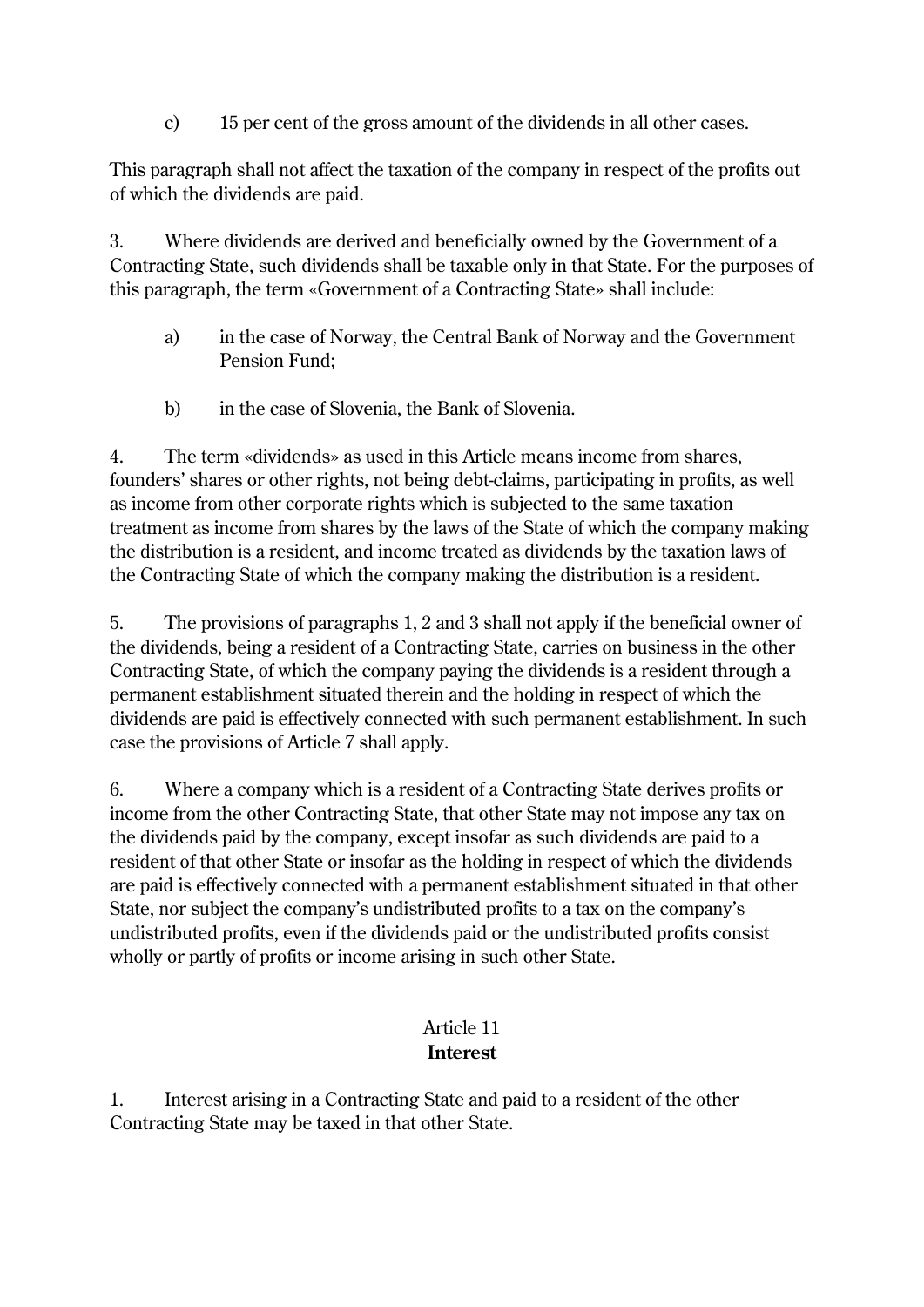2. However, such interest may also be taxed in the Contracting State in which it arises and according to the laws of that State, but if the beneficial owner of the interest is a resident of the other Contracting State, the tax so charged shall not exceed 5 per cent of the gross amount of the interest. The competent authorities of the Contracting States shall by mutual agreement settle the mode of application of this limitation.

3. Notwithstanding the provisions of paragraph 2, interest arising in a Contracting State and paid to the Government of the other Contracting State shall be exempt from tax in the first-mentioned State. In the case of Slovenia, interest arising in Norway and paid in consideration of a loan guaranteed or insured by Slovene Export and Development Bank Inc., Ljubljana on account of the Republic of Slovenia as authorised in accordance with the domestic law shall be exempt from tax in Norway.

4. For the purposes of paragraph 3, the term «Government of the other Contracting State»:

- a) in the case of Norway shall include:
	- (i) the State of Norway, a political subdivision or a local authority thereof;
	- (ii) the Central Bank of Norway;
	- (iii) the Government Pension Fund;
	- (iv) the Norwegian Guarantee Institute for Export Credits;
	- (v) Eksportfinans ASA; and
	- (vi) any institution wholly or mainly owned by the Government of Norway as may be agreed from time to time between the competent authorities of the Contracting States;
- b) in the case of Slovenia shall include:
	- (i) the State of Slovenia, a political subdivision or a local authority thereof;
	- (ii) the Bank of Slovenia; and
	- (iii) any institution wholly or mainly owned by the Government of Slovenia as may be agreed from time to time between the competent authorities of the Contracting States.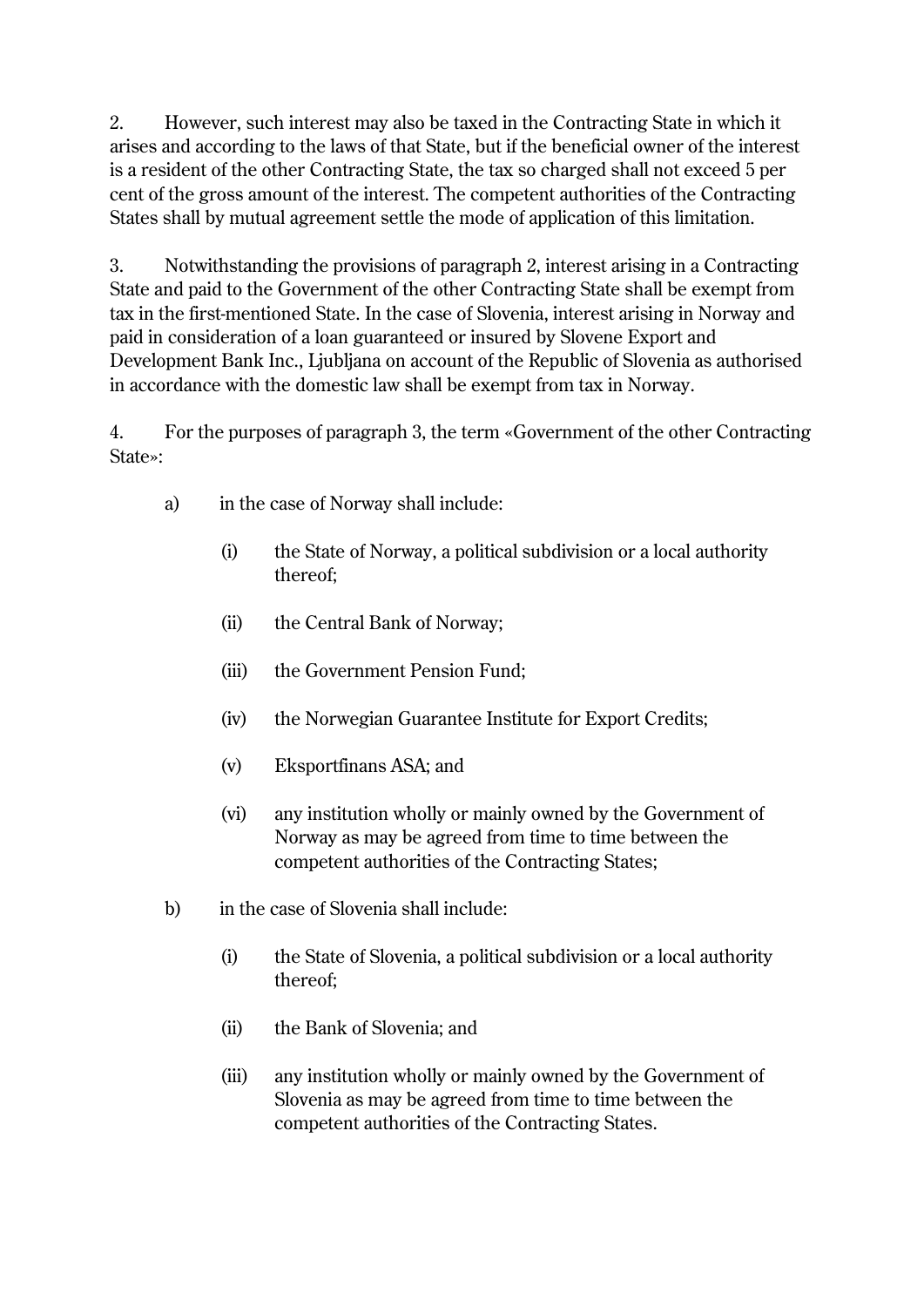5. The term «interest» as used in this Article means income from debt-claims of every kind, whether or not secured by mortgage, and in particular, income from government securities and income from bonds or debentures, including premiums and prizes attaching to such securities, bonds or debentures. Penalty charges for late payment shall not be regarded as interest for the purpose of this Article.

6. The provisions of paragraphs 1, 2 and 3 shall not apply if the beneficial owner of the interest, being a resident of a Contracting State, carries on business in the other Contracting State in which the interest arises, through a permanent establishment situated therein and the debt-claim in respect of which the interest is paid is effectively connected with such permanent establishment. In such case the provisions of Article 7 shall apply.

7. Interest shall be deemed to arise in a Contracting State when the payer is a resident of that State. Where, however, the person paying the interest, whether he is a resident of a Contracting State or not, has in a Contracting State a permanent establishment in connection with which the indebtedness on which the interest is paid was incurred, and such interest is borne by such permanent establishment, then such interest shall be deemed to arise in the State in which the permanent establishment is situated.

8. Where, by reason of a special relationship between the payer and the beneficial owner or between both of them and some other person, the amount of the interest, having regard to the debt-claim for which it is paid, exceeds the amount which would have been agreed upon by the payer and the beneficial owner in the absence of such relationship, the provisions of this Article shall apply only to the last-mentioned amount. In such case, the excess part of the payments shall remain taxable according to the laws of each Contracting State, due regard being had to the other provisions of this Convention.

## Article 12 **Royalties**

1. Royalties arising in a Contracting State and paid to a resident of the other Contracting State may be taxed in that other State.

2. However, such royalties may also be taxed in the Contracting State in which they arise and according to the laws of that State, but if the recipient is a beneficial owner of the royalties, the tax so charged shall not exceed 5 per cent of the gross amount of the royalties. The competent authorities of the Contracting States shall by mutual agreement settle the mode of application of this limitation.

3. The term «royalties» as used in this Article means payments of any kind received as a consideration for the use of, or the right to use, any copyright of literary, artistic or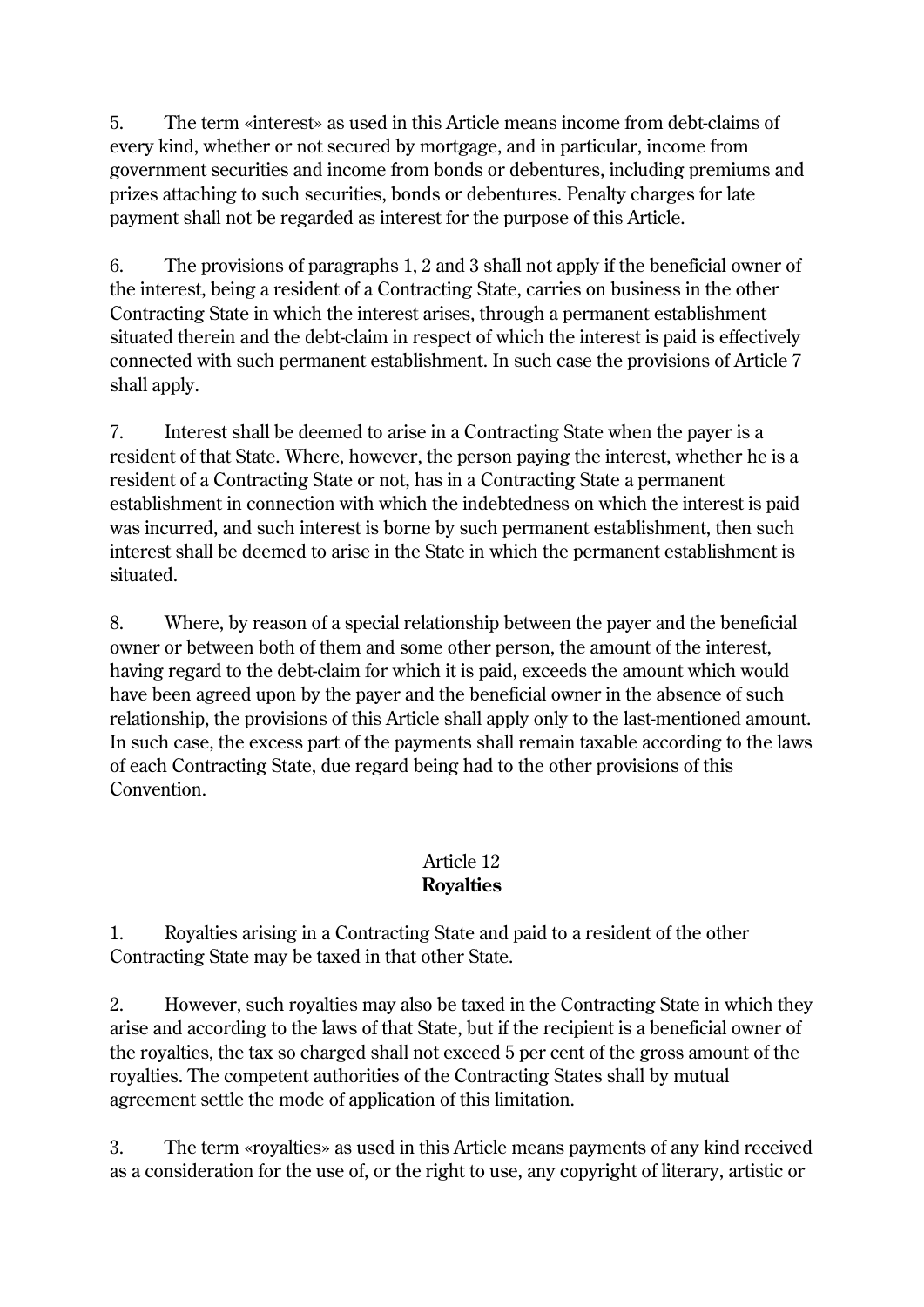scientific work including cinematograph films, any patent, trade mark, design or model, plan, secret formula or process, or for information concerning industrial, commercial or scientific experience.

4. The provisions of paragraphs 1 and 2 shall not apply if the beneficial owner of the royalties, being a resident of a Contracting State, carries on business in the other Contracting State in which the royalties arise through a permanent establishment situated therein and the right or property in respect of which the royalties are paid is effectively connected with such permanent establishment. In such case the provisions of Article 7 shall apply.

5. Royalties shall be deemed to arise in a Contracting State when the payer is a resident of that State. Where, however, the person paying the royalties, whether he is a resident of a Contracting State or not, has in a Contracting State a permanent establishment in connection with which the liability to pay the royalties was incurred, and such royalties are borne by such permanent establishment, then such royalties shall be deemed to arise in the State in which the permanent establishment is situated.

6. Where, by reason of a special relationship between the payer and the beneficial owner or between both of them and some other person, the amount of the royalties, having regard to the use, right or information for which they are paid, exceeds the amount which would have been agreed upon by the payer and the beneficial owner in the absence of such relationship, the provisions of this Article shall apply only to the last-mentioned amount. In such case, the excess part of the payments shall remain taxable according to the laws of each Contracting State, due regard being had to the other provisions of this Convention.

# Article 13 **Capital gains**

1. Gains derived by a resident of a Contracting State from the alienation of immovable property referred to in Article 6 and situated in the other Contracting State may be taxed in that other State.

2. Gains from the alienation of movable property forming part of the business property of a permanent establishment which an enterprise of a Contracting State has in the other Contracting State, including such gains from the alienation of such a permanent establishment (alone or with the whole enterprise), may be taxed in that other State.

3. Gains derived by an enterprise of a Contracting State from the alienation of ships or aircraft operated in international traffic, or movable property pertaining to the operation of such ships or aircraft shall be taxable only in that State.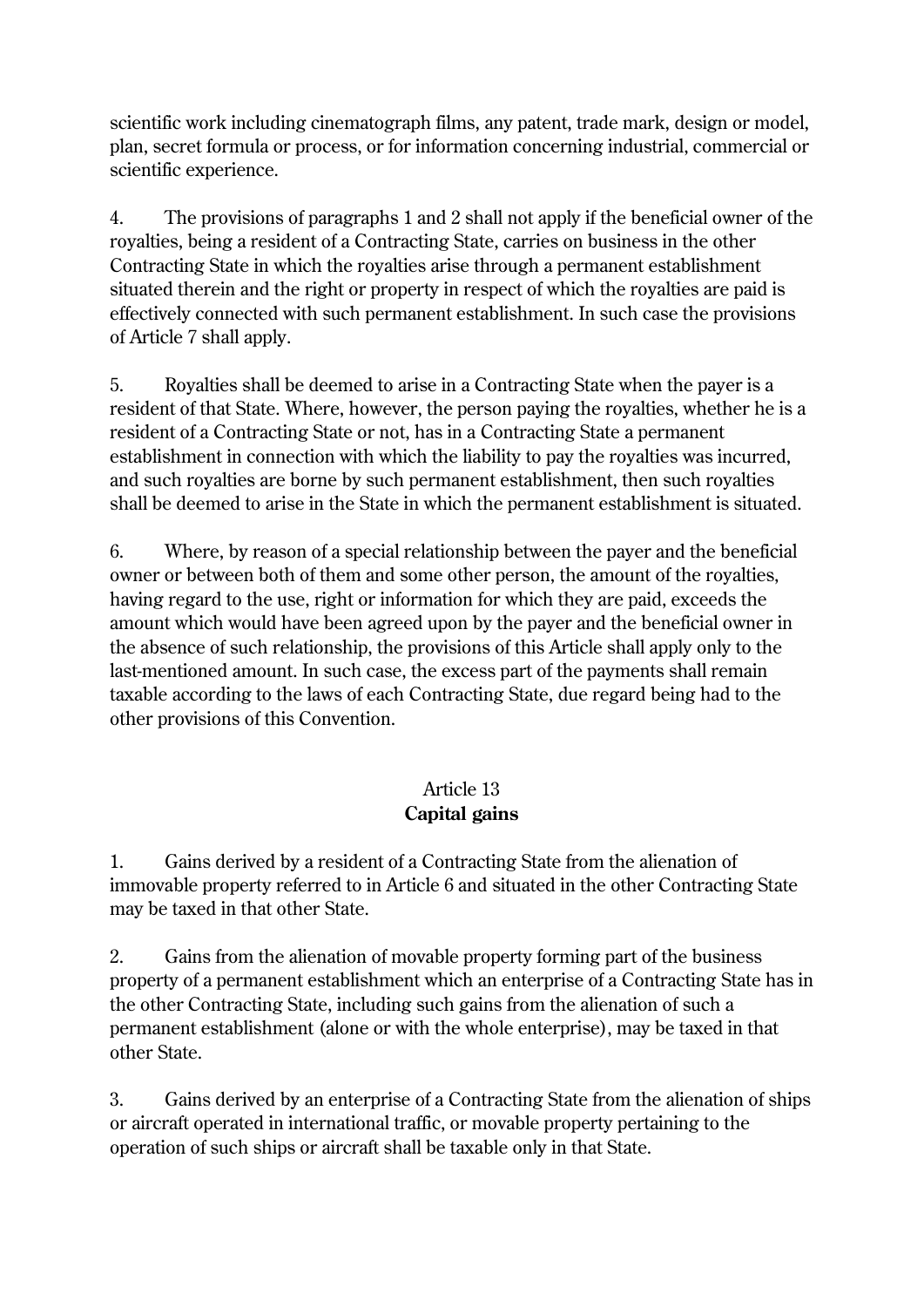4. Gains derived by a resident of a Contracting State from the alienation of shares or of a comparable interest of any kind deriving more than 50% of their value directly or indirectly from immovable property situated in the other Contracting State may be taxed in that other State.

5. Gains from the alienation of any property other than those referred to in the preceding paragraphs shall be taxable only in the Contracting State of which the alienator is a resident.

#### Article 14 **Income from employment**

1. Subject to the provisions of Articles 15, 17, 18 and 19, salaries, wages and other similar remuneration derived by a resident of a Contracting State in respect of an employment shall be taxable only in that State unless the employment is exercised in the other Contracting State. If the employment is so exercised, such remuneration as is derived therefrom may be taxed in that other State.

2. Notwithstanding the provisions of paragraph 1, remuneration derived by a resident of a Contracting State in respect of an employment exercised in the other Contracting State shall be taxable only in the first-mentioned State if:

- a) the recipient is present in that other State for a period or periods not exceeding in the aggregate 183 days in any twelve months period commencing or ending in the fiscal year concerned; and
- b) the remuneration is paid by, or on behalf of, an employer who is a resident of the State of which the recipient is a resident, and whose activity does not consist of the hiring out of labour; and
- c) the remuneration is not borne by a permanent establishment which the employer has in that other State.

3. Notwithstanding the preceding provisions of this Article, remuneration derived in respect of an employment exercised aboard a ship operated in international traffic by an enterprise of a Contracting State may be taxed in that State.

4. Where a resident of a Contracting State derives remuneration in respect of an employment exercised aboard an aircraft, such remuneration shall be taxable only in that State.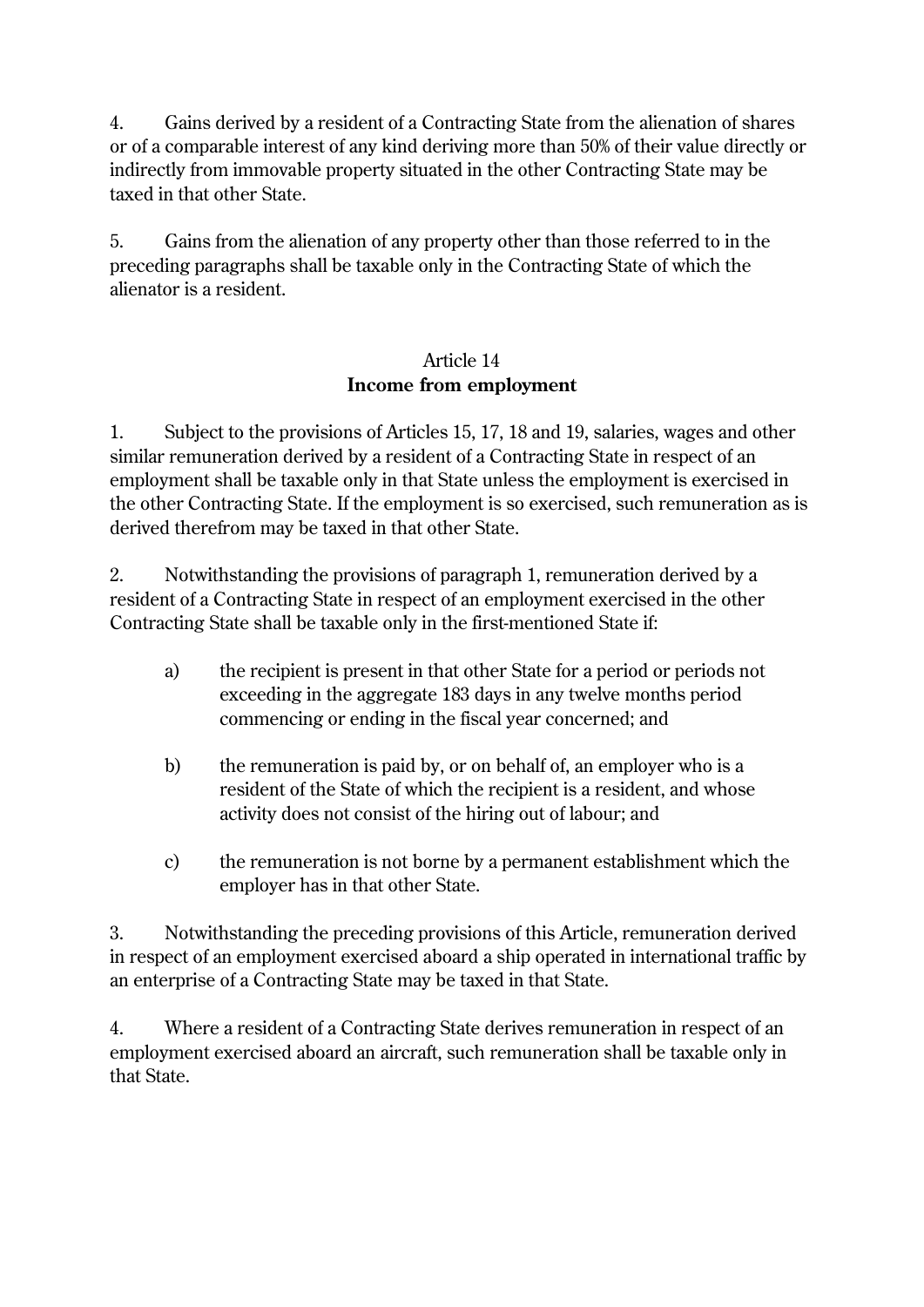#### Article 15 **Directors' fees**

Directors' fees and similar payments derived by a resident of a Contracting State in his capacity as a member of the board of directors or of a similar organ of a company which is a resident of the other Contracting State may be taxed in that other State.

### Article 16 **Artistes and sportsmen**

1. Notwithstanding the provisions of Articles 7 and 14, income derived by a resident of a Contracting State as an entertainer, such as a theatre, motion picture, radio or television artiste, or a musician, or as a sportsman, from his personal activities as such exercised in the other Contracting State, may be taxed in that other State.

2. Where income in respect of personal activities exercised by an entertainer or a sportsman in his capacity as such accrues not to the entertainer or sportsman himself but to another person, that income may, notwithstanding the provisions of Articles 7 and 14, be taxed in the Contracting State in which the activities of the entertainer or sportsman are exercised.

3. The provisions of paragraphs 1 and 2 shall not apply to income derived from activities performed in a Contracting State by entertainers or sportsmen if the visit to that State is wholly or mainly supported by public funds of the other Contracting State or a political subdivision or a local authority thereof. In such a case the income shall be taxable only in the State of which the entertainer or sportsman is a resident.

## Article 17

## **Pensions, annuities, payments under a social security system and alimony**

1. Pensions (including Government pensions and payments under a social security system) and annuities paid to a resident of a Contracting State may be taxed in that State.

2. However, such pensions (including Government pensions and payments under a social security system) and annuities may also be taxed in a Contracting State in which they arise and according to the laws of that State but the tax so charged shall not exceed 15 per cent of the gross amount of the payment.

3. The term «annuity» means a stated sum payable to an individual periodically at stated times during his life or during a specified or ascertainable period of time under an obligation to make the payments in return for adequate and full consideration in money or money's worth.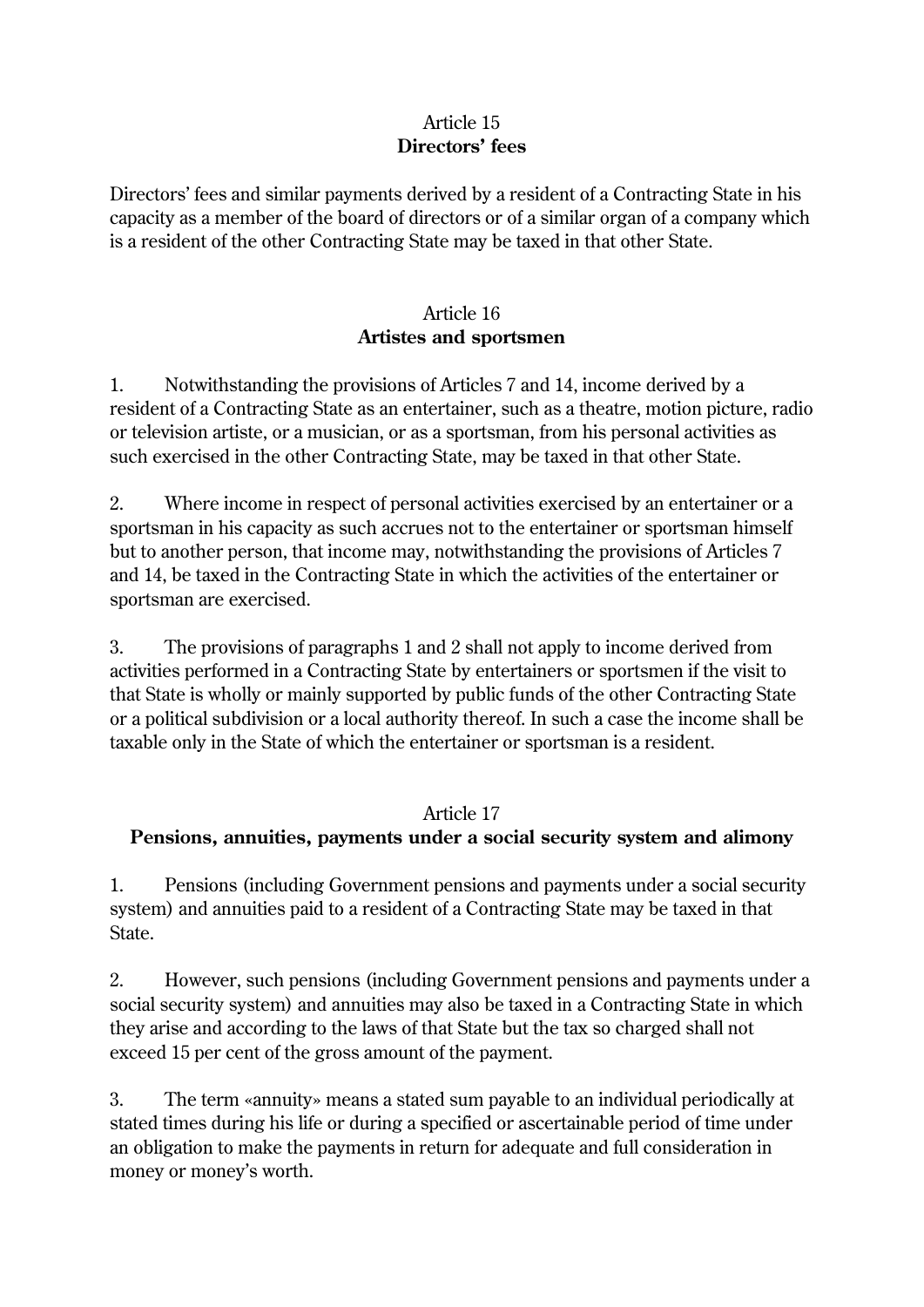4. Alimony and other maintenance payments paid to a resident of a Contracting State shall be taxable only in that State. However, any alimony or other maintenance payment paid by a resident of one of the Contracting States to a resident of the other Contracting State, shall, to the extent it is not allowable as a relief to the payer, be taxable only in the first-mentioned State.

#### Article 18 **Government service**

1.

- a) Salaries, wages and other similar remuneration, other than a pension, paid by a Contracting State or a political subdivision or a local authority thereof to an individual in respect of services rendered to that State or subdivision or authority shall be taxable only in that State.
- b) However, such salaries, wages and other similar remuneration shall be taxable only in the other Contracting State if the services are rendered in that State and the individual is a resident of that State who:
	- (i) is a national of that State; or
	- (ii) did not become a resident of that State solely for the purpose of rendering the services.

2. The provisions of Articles 14, 15 and 16 shall apply to salaries, wages and other similar remuneration other than pensions in respect of services rendered in connection with a business carried on by a Contracting State or a political subdivision or a local authority thereof.

## Article 19 **Students**

1. Payments which a student or business apprentice who is or was immediately before visiting a Contracting State a resident of the other Contracting State and who is present in the first-mentioned State solely for the purpose of his education or training receives for the purpose of his maintenance, education or training shall not be taxed in that State provided that such payments arise from sources outside that State.

2. In respect of grants, scholarships and remuneration from employment not covered by paragraph 1, a student or business apprentice referred to in paragraph 1 shall, in addition, be entitled during such education or training to the same exemptions,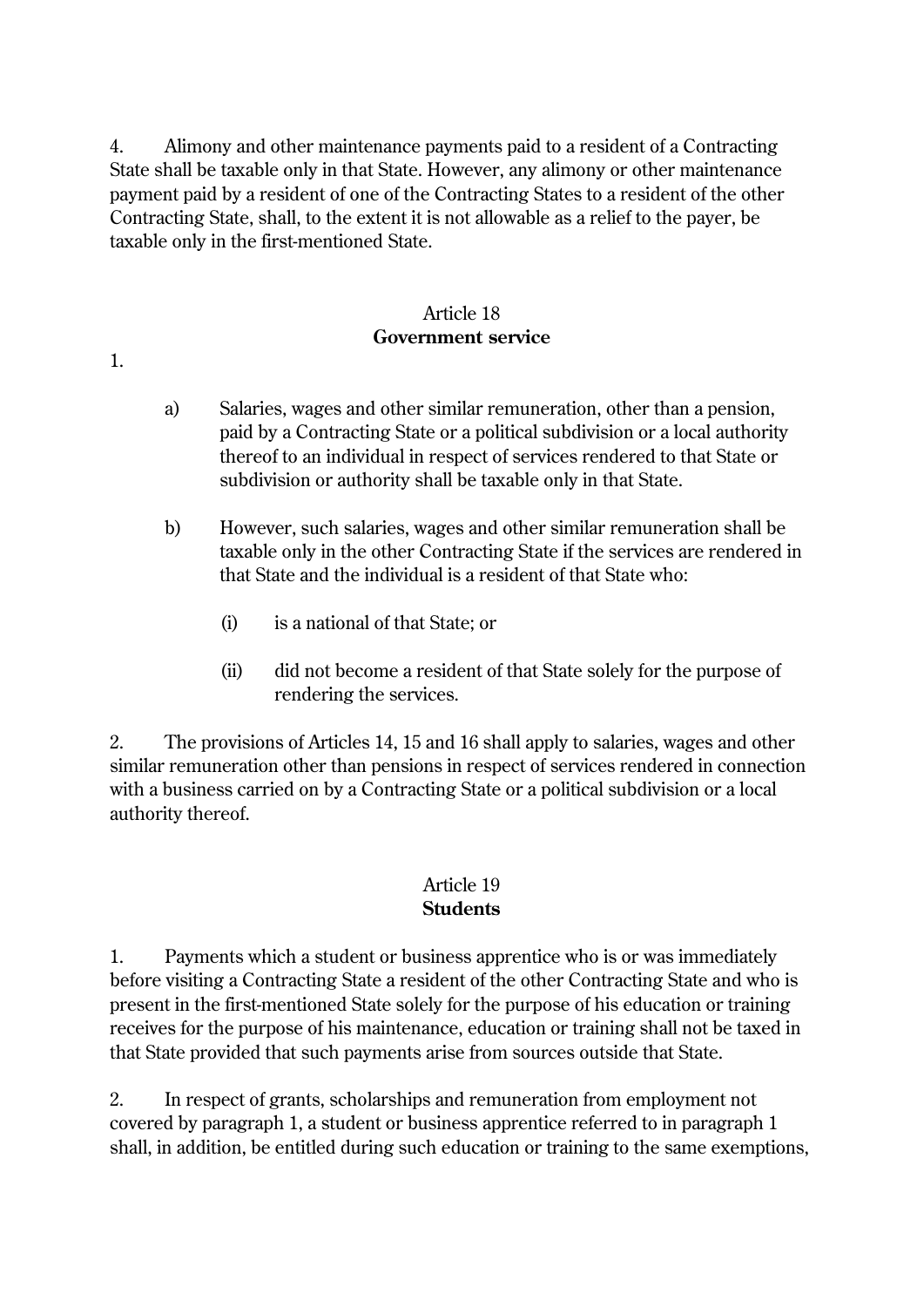relieves or reductions in respect of taxes available to residents of the Contracting State which he is visiting.

## Article 20 **Offshore activities**

1. The provisions of this Article shall apply notwithstanding any other provision of this Convention.

2. A person who is a resident of a Contracting State and carries on activities offshore in the other Contracting State in connection with the exploration or exploitation of the seabed and subsoil and their natural resources situated in that other State shall, subject to paragraphs 3 and 4 of this Article, be deemed in relation to those activities to be carrying on business in that other State through a permanent establishment situated therein.

3. The provisions of paragraph 2 and sub-paragraph b) of paragraph 6 shall not apply where the activities are carried on for a period or periods not exceeding 30 days in the aggregate in any twelve months period commencing or ending in the fiscal year concerned. However, for the purposes of this paragraph:

- a) activities carried on by an enterprise associated with another enterprise shall be regarded as carried on by the enterprise with which it is associated if the activities in question are substantially the same as those carried on by the last-mentioned enterprise;
- b) two enterprises shall be deemed to be associated if:
	- (i) an enterprise of a Contracting State participates directly or indirectly in the management, control or capital of an enterprise of the other Contracting State, or
	- (ii) the same person or persons participate directly or indirectly in the management, control or capital of both enterprises.

4. Profits derived by a resident of a Contracting State from the transportation of supplies or personnel to a location, or between locations, where activities in connection with the exploration or exploitation of the seabed and subsoil and their natural resources are being carried on in a Contracting State, or from the operation of tugboats and other vessels auxiliary to such activities, shall be taxable only in the Contracting State of which the enterprise is a resident.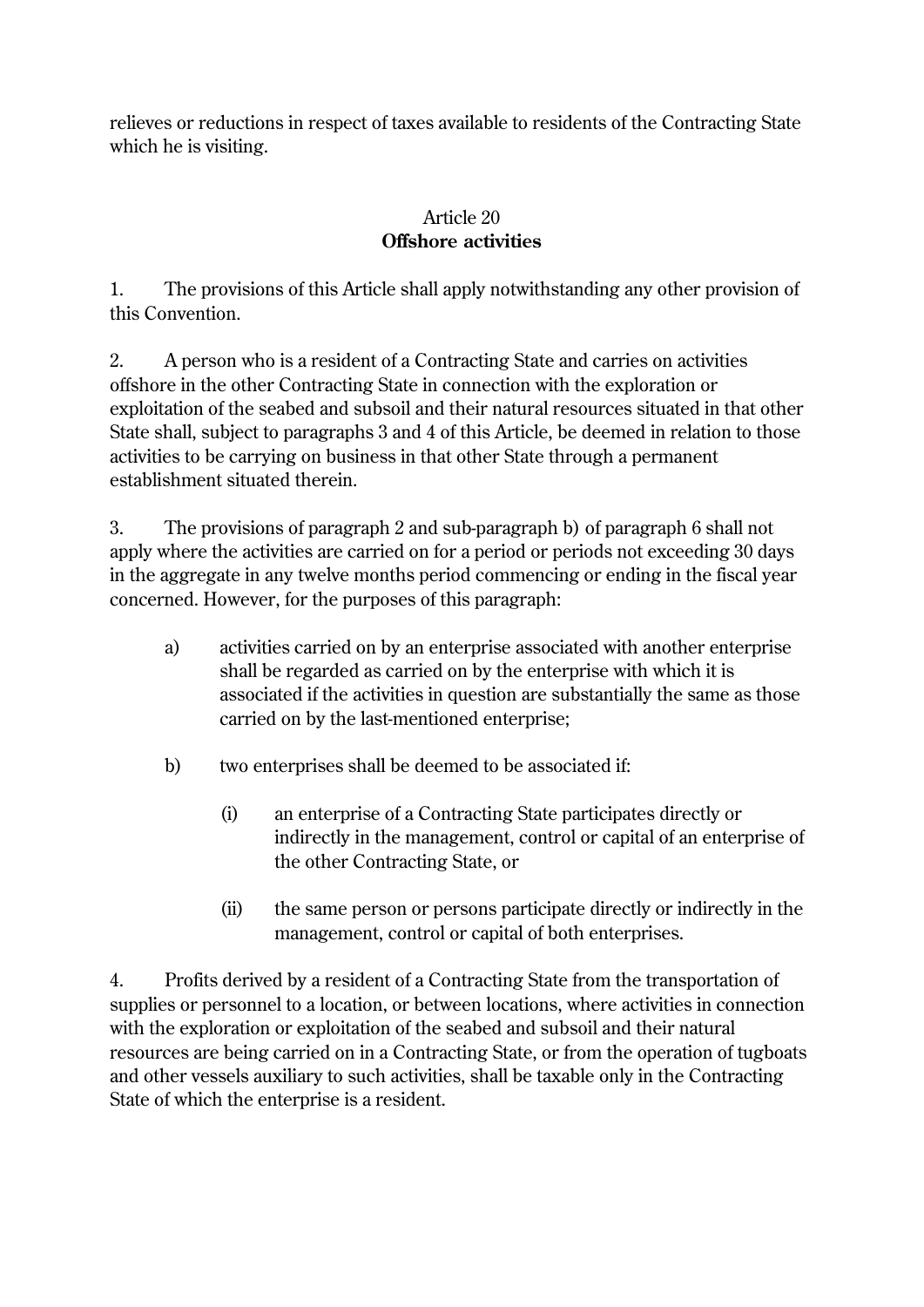- a) Subject to sub-paragraph b) of this paragraph, salaries, wages and similar remuneration derived by a resident of a Contracting State in respect of an employment connected with the exploration or exploitation of the seabed and subsoil and their natural resources situated in the other Contracting State may, to the extent that the duties are performed offshore in that other State, be taxed in that other State. However, such remuneration shall be taxable only in the first-mentioned State if the employment is carried on offshore for an employer who is not a resident of the other State and for a period or periods not exceeding in the aggregate 30 days in any twelve-months period commencing or ending in the fiscal year concerned.
- b) Salaries, wages and similar remuneration derived by a resident of a Contracting State in respect of an employment exercised aboard a ship or aircraft engaged in the transportation of supplies or personnel to a location, or between locations, where activities connected with the exploration or exploitation of the seabed and subsoil and their natural resources are being carried on in the other Contracting State, or in respect of an employment exercised aboard tugboats or other vessels operated auxiliary to such activities, may be taxed in the Contracting State of which the enterprise carrying on such activities is a resident.
- 6. Gains derived by a resident of a Contracting State from the alienation of:
	- a) exploration or exploitation rights; or
	- b) property situated in the other Contracting State and used in connection with the exploration or exploitation of the seabed or subsoil or their natural resources situated in that other State; or
	- c) shares deriving their value or the greater part of their value directly or indirectly from such rights or such property or from such rights and such property taken together

may be taxed in that other State.

In this paragraph «exploration or exploitation rights» means rights to assets to be produced by the exploration or exploitation of the seabed and subsoil and their natural resources in the other Contracting State, including rights to interests in or to the benefit of such assets.

5.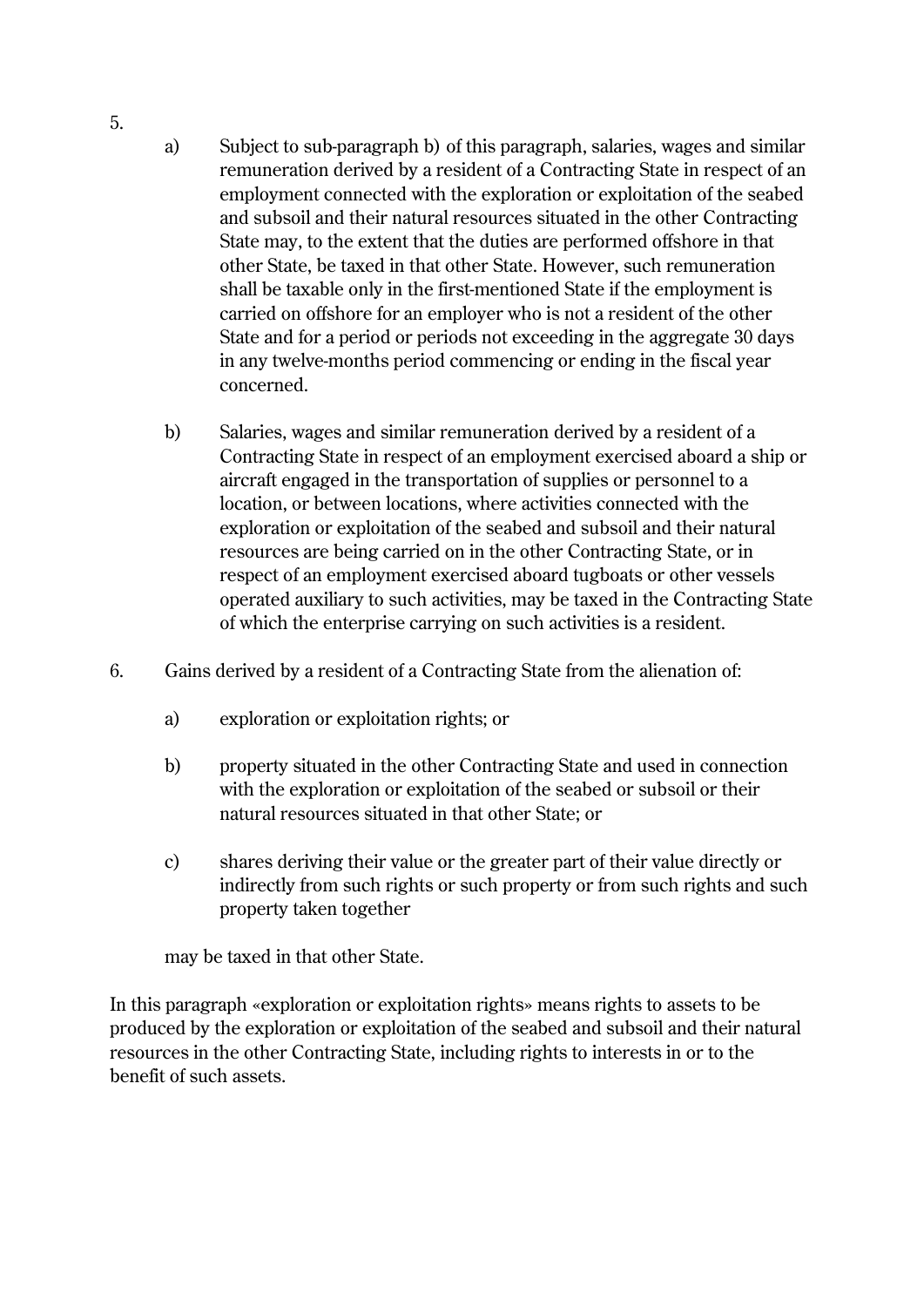### Article 21 **Other income**

1. Items of income of a resident of a Contracting State, wherever arising, not dealt with in the foregoing Articles of this Convention shall be taxable only in that State.

2. The provisions of paragraph 1 shall not apply to income, other than income from immovable property as defined in paragraph 2 of Article 6, if the recipient of such income, being a resident of a Contracting State, carries on business in the other Contracting State through a permanent establishment situated therein and the right or property in respect of which the income is paid is effectively connected with such permanent establishment. In such case the provisions of Article 7 shall apply.

## *Chapter IV* **Method for elimination of double taxation**

## Article 22 **Elimination of double taxation**

1. In accordance with the provisions and subject to the limitations of the laws of the Contracting States (as may be amended from time to time without changing the general principle thereof), where a resident of Contracting State derives income which, in accordance with the provisions of this Convention, may be taxed in the other Contracting State, the first-mentioned State shall allow as a deduction from the tax on the income of that resident, an amount equal to the income tax paid in the other Contracting State.

Such deduction shall not, however, exceed that part of the income tax, as computed before the deduction is given, which is attributable to the income which may be taxed in the other Contracting State.

2. Where in accordance with any provision of the Convention income derived by a resident of a Contracting State is exempt from tax in that State, that State may nevertheless, in calculating the amount of tax on the remaining income of such resident, take into account the exempted income.

> *Chapter V* **Special provisions**

Article 23 **Non-discrimination**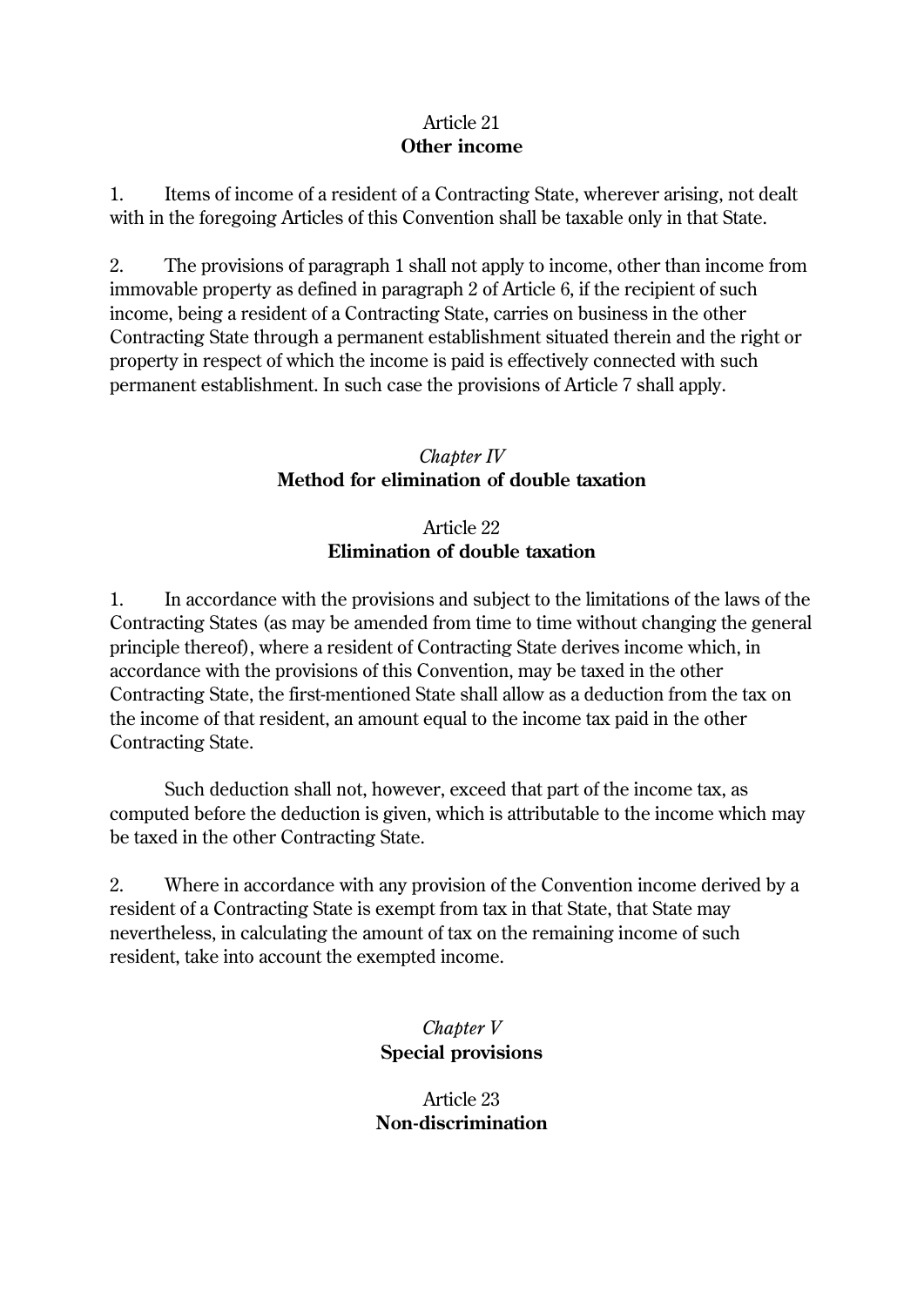1. Nationals of a Contracting State shall not be subjected in the other Contracting State to any taxation or any requirement connected therewith, which is other or more burdensome than the taxation and connected requirements to which nationals of that other State in the same circumstances are or may be subjected. This provision shall, notwithstanding the provisions of Article 1, also apply to persons who are not residents of one or both of the Contracting States.

2. Stateless persons who are residents of a Contracting State shall not be subjected in the other Contracting State to any taxation or any requirement connected therewith which is other or more burdensome than the taxation and connected requirements to which nationals of that other State in the same circumstances, in particular with respect to residence, are or may be subjected.

3. The taxation on a permanent establishment which an enterprise of a Contracting State has in the other Contracting State shall not be less favourably levied in that other State than the taxation levied on enterprises of that other State carrying on the same activities. This provision shall not be construed as obliging a Contracting State to grant to residents of the other Contracting State any personal allowances, reliefs and reductions for taxation purposes on account of civil status or family responsibilities which it grants to its own residents.

4. Except where the provisions of paragraph 1 of Article 9, paragraph 8 of Article 11 or paragraph 6 of Article 12 apply, interest, royalties and other disbursements paid by an enterprise of a Contracting State to a resident of the other Contracting State shall, for the purpose of determining the taxable profits of such enterprise, be deductible under the same conditions as if they had been paid to a resident of the first-mentioned State.

5. Enterprises of a Contracting State, the capital of which is wholly or partly owned or controlled, directly or indirectly, by one or more residents of the other Contracting State, shall not be subjected in the first-mentioned State to any taxation or any requirement connected therewith which is other or more burdensome than the taxation and connected requirements to which other similar enterprises of the first-mentioned State are or may be subjected.

6. The provisions of this Article shall, notwithstanding the provisions of Article 2, apply to taxes of every kind and description.

#### Article 24 **Mutual agreement procedure**

1. Where a person considers that the actions of one or both of the Contracting States result or will result for him in taxation not in accordance with the provisions of this Convention, he may, irrespective of the remedies provided by the domestic law of those States, present his case to the competent authority of the Contracting State of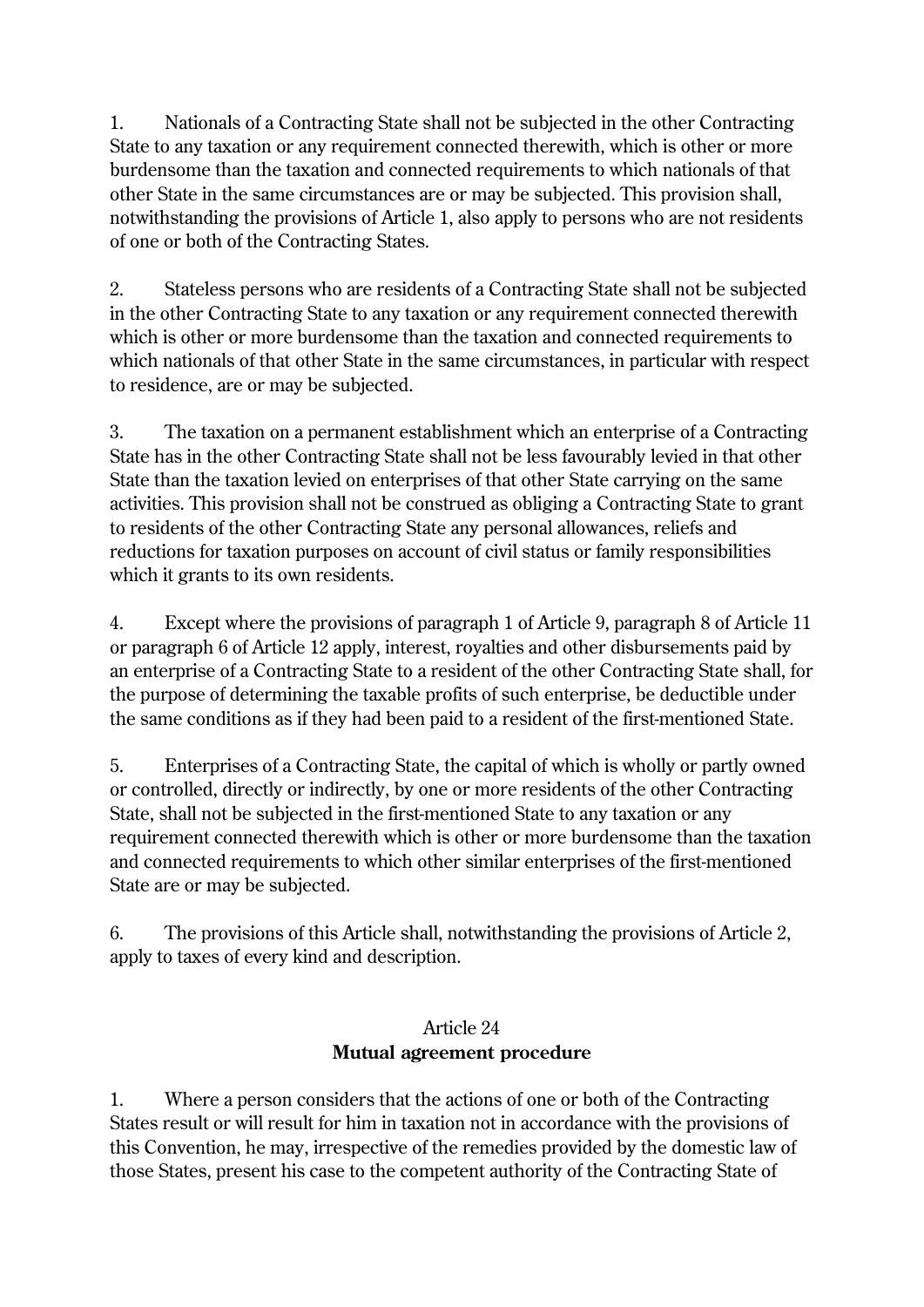which he is a resident or, if his case comes under paragraph 1 of Article 23, to that of the Contracting State of which he is a national. The case must be presented within three years from the receipt of the first notification of the action resulting in taxation not in accordance with the provisions of the Convention.

2. The competent authority shall endeavour, if the objection appears to it to be justified and if it is not itself able to arrive at a satisfactory solution, to resolve the case by mutual agreement with the competent authority of the other Contracting State, with a view to the avoidance of taxation which is not in accordance with the Convention. Any agreement reached shall be implemented notwithstanding any time limits in the domestic law of the Contracting States.

3. The competent authorities of the Contracting States shall endeavour to resolve by mutual agreement any difficulties or doubts arising as to the interpretation or application of the Convention. They may also consult together for the elimination of double taxation in cases not provided for in the Convention.

4. The competent authorities of the Contracting States may communicate with each other directly, including through a joint commission consisting of themselves or their representatives, for the purpose of reaching an agreement in the sense of the preceding paragraphs.

# Article 25 **Exchange of information**

1. The competent authorities of the Contracting States shall exchange such information as is foreseeably relevant for carrying out the provisions of this Convention or to the administration or enforcement of the domestic laws concerning taxes of every kind and description imposed on behalf of the Contracting States, or of their political subdivisions or local authorities, insofar as the taxation thereunder is not contrary to the Convention. The exchange of information is not restricted by Articles 1 and 2.

2. Any information received under paragraph 1 by a Contracting State shall be treated as secret in the same manner as information obtained under the domestic laws of that State and shall be disclosed only to persons or authorities (including courts and administrative bodies) concerned with the assessment or collection of, the enforcement or prosecution in respect of, the determination of appeals in relation to the taxes referred to in paragraph 1, or the oversight of the above. Such persons or authorities shall use the information only for such purposes. They may disclose the information in public court proceedings or in judicial decisions. Notwithstanding the foregoing, information received by a Contracting State may be used for other purposes when such information may be used for such other purposes under the laws of both States and the competent authority of the supplying State authorises such use.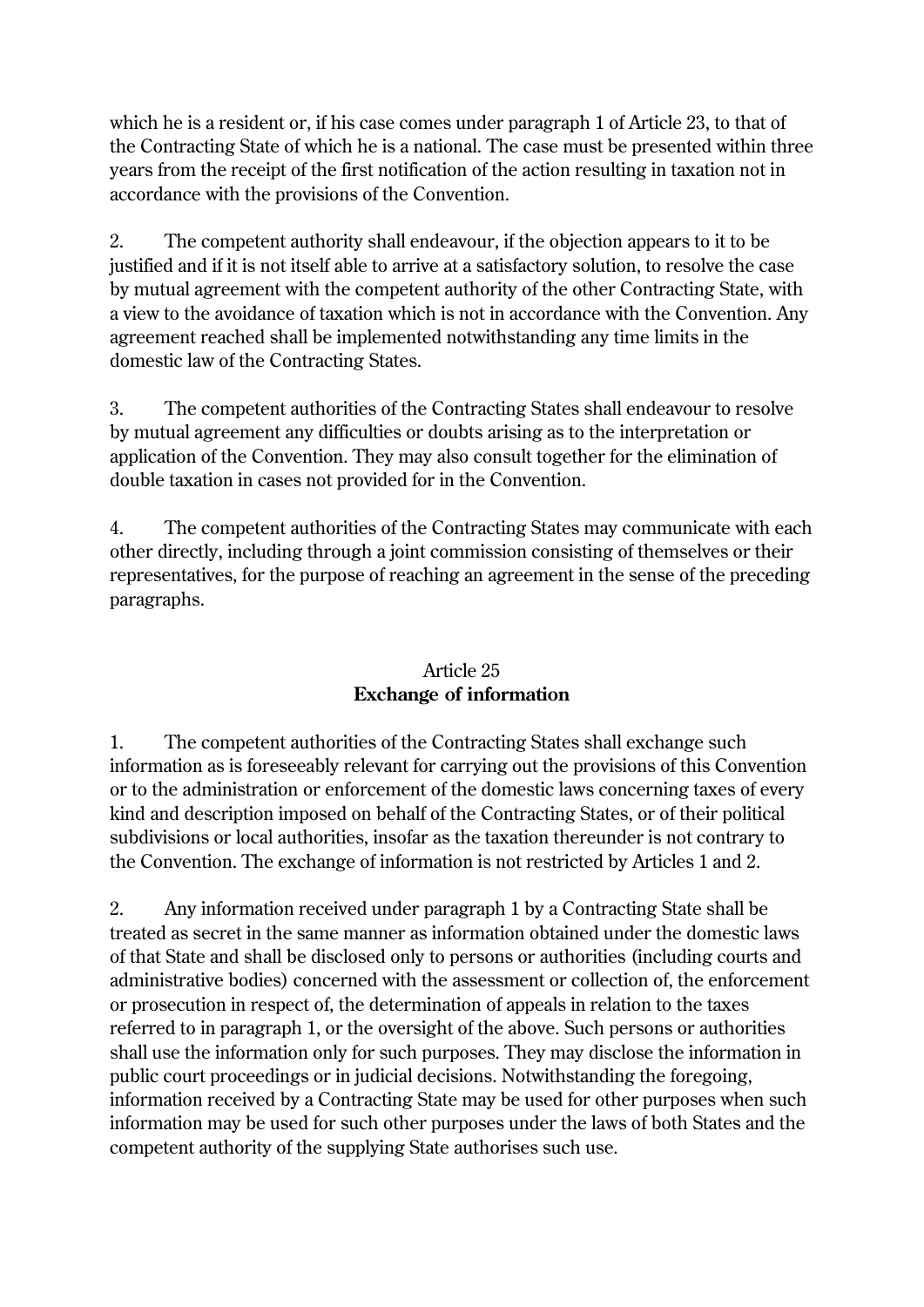3. In no case shall the provisions of paragraph 1 and 2 be construed so as to impose on a Contracting State the obligation:

- a) to carry out administrative measures at variance with the laws and administrative practice of that or of the other Contracting State;
- b) to supply information which is not obtainable under the laws or in the normal course of the administration of that or of the other Contracting State;
- c) to supply information which would disclose any trade, business, industrial, commercial or professional secret or trade process, or information, the disclosure of which would be contrary to public policy (ordre public).

4. If information is requested by a Contracting State in accordance with this Article, the other Contracting State shall use its information gathering measures to obtain the requested information even though that other State may not need such information for its own tax purposes. The obligation contained in the preceding sentence is subject to the limitations of paragraph 3, but in no case shall such limitations be construed to permit a Contracting State to decline to supply information solely because it has no domestic interest in such information.

5. In no case shall the provisions of paragraph 3 be construed to permit a Contracting State to decline to supply information solely because the information is held by a bank, other financial institution, nominee or person acting in an agency or a fiduciary capacity or because it relates to ownership interests in a person.

#### Article 26 **Assistance in the collection of taxes**

1. The Contracting States shall lend assistance to each other in the collection of revenue claims. This assistance is not restricted by Articles 1 and 2. The competent authorities of the Contracting States may by mutual agreement settle the mode of application of this Article.

2. The term «revenue claim» as used in this Article means an amount owed in respect of taxes of every kind and description imposed on behalf of the Contracting States, or of their political subdivisions or local authorities, insofar as the taxation thereunder is not contrary to this Convention or any other instrument to which the Contracting States are parties, as well as interest, administrative penalties and costs of collection or conservancy related to such amount.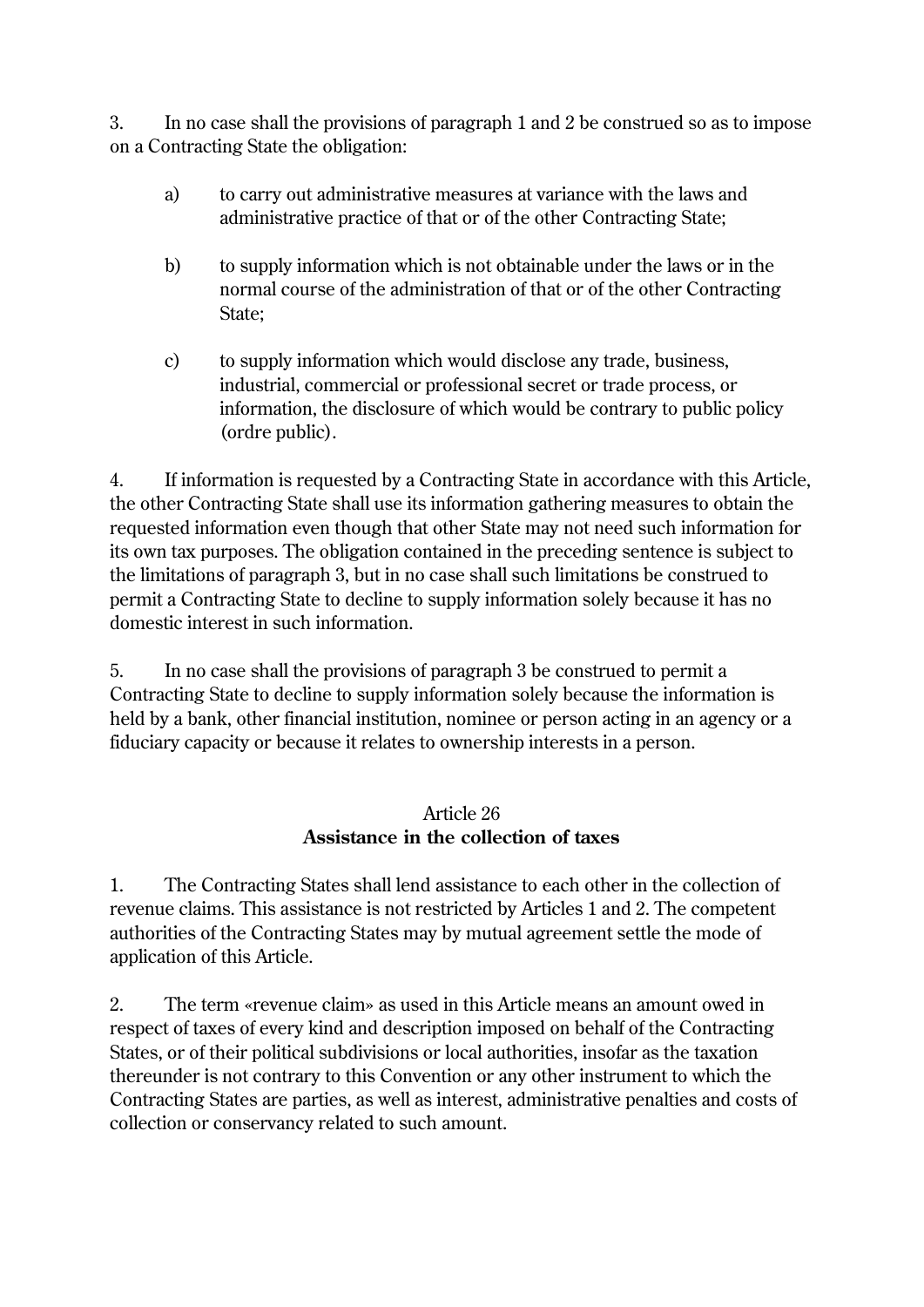3. When a revenue claim of a Contracting State is enforceable under the laws of that State and is owed by a person who, at that time, cannot, under the laws of that State, prevent its collection, that revenue claim shall, at the request of the competent authority of that State, be accepted for purposes of collection by the competent authority of the other Contracting State. That revenue claim shall be collected by that other State in accordance with the provisions of its laws applicable to the enforcement and collection of its own taxes as if the revenue claim were a revenue claim of that other State.

4. When a revenue claim of a Contracting State is a claim in respect of which that State may, under its law, take measures of conservancy with a view to ensure its collection, that revenue claim shall, at the request of the competent authority of that State, be accepted for purposes of taking measures of conservancy by the competent authority of the other Contracting State. That other State shall take measures of conservancy in respect of that revenue claim in accordance with the provisions of its laws as if the revenue claim were a revenue claim of that other State even if, at the time when such measures are applied, the revenue claim is not enforceable in the firstmentioned State or is owed by a person who has a right to prevent its collection.

5. Notwithstanding the provisions of paragraphs 3 and 4, a revenue claim accepted by a Contracting State for purposes of paragraph 3 or 4 shall not, in that State, be subject to the time limits or accorded any priority applicable to a revenue claim under the laws of that State by reason of its nature as such. In addition, a revenue claim accepted by a Contracting State for the purposes of paragraph 3 or 4 shall not, in that State, have any priority applicable to that revenue claim under the laws of the other Contracting State.

6. Proceedings with respect to the existence, validity or the amount of a revenue claim of a Contracting State shall not be brought before the courts or administrative bodies of the other Contracting State.

7. Where, at any time after a request has been made by a Contracting State under paragraph 3 or 4 and before the other Contracting State has collected and remitted the relevant revenue claim to the first-mentioned State, the relevant revenue claim ceases to be

- a) in the case of a request under paragraph 3, a revenue claim of the firstmentioned State that is enforceable under the laws of that State and is owed by a person who, at that time, cannot, under the laws of that State, prevent its collection, or
- b) in the case of a request under paragraph 4, a revenue claim of the firstmentioned State in respect of which that State may, under its laws, take measures of conservancy with a view to ensure its collection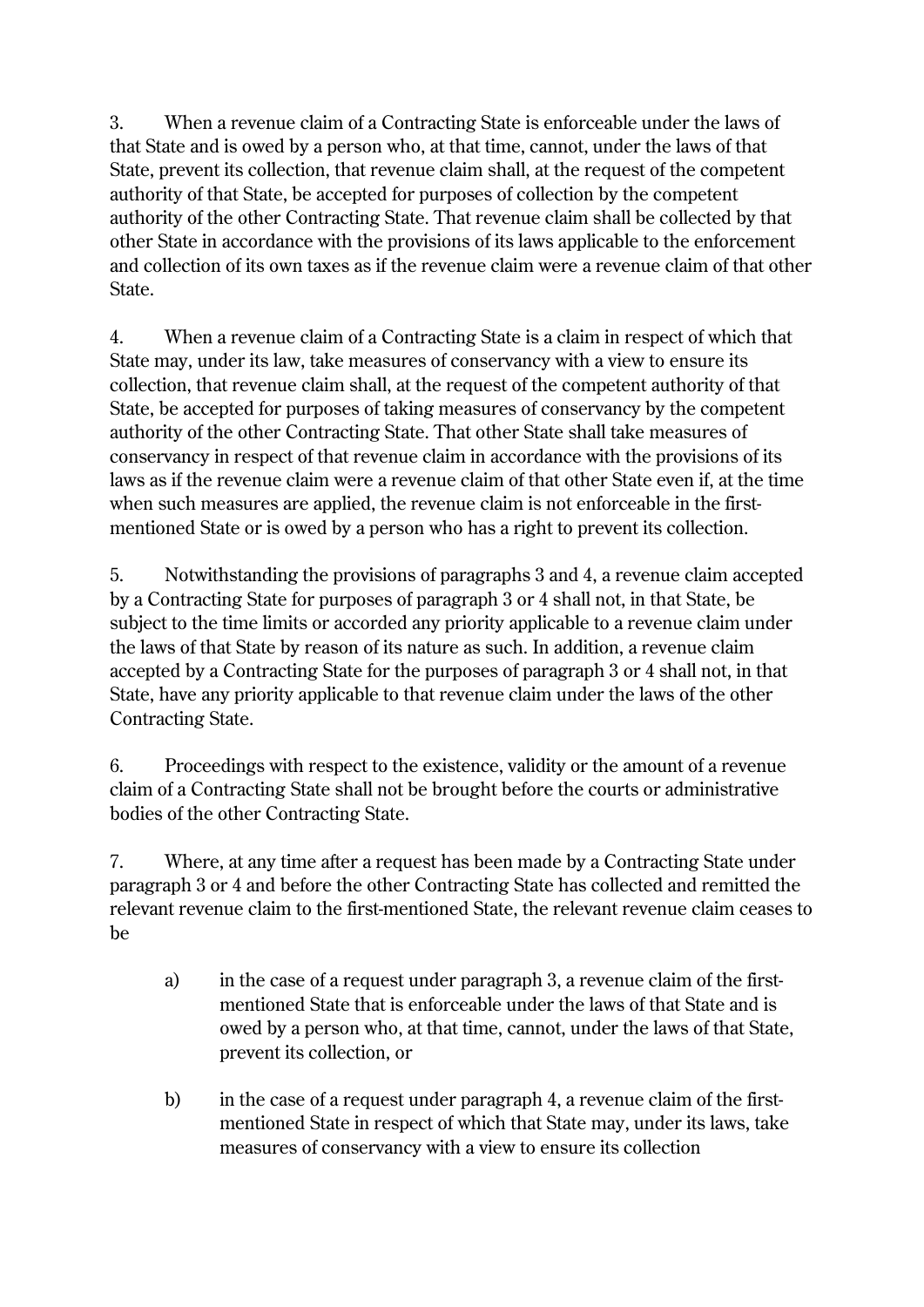the competent authority of the first-mentioned State shall promptly notify the competent authority of the other State of that fact and, at the option of the other State, the firstmentioned State shall either suspend or withdraw its request.

8. In no case shall the provisions of this Article be construed so as to impose on a Contracting State the obligation:

- a) to carry out administrative measures at variance with the laws and administrative practice of that or of the other Contracting State;
- b) to carry out measures which would be contrary to public policy (ordre public);
- c) to provide assistance if the other Contracting State has not pursued all reasonable measures of collection or conservancy, as the case may be, available under its laws or administrative practice;
- d) to provide assistance in those cases where the administrative burden for that State is clearly disproportionate to the benefit to be derived by the other Contracting State.

# Article 27 **Members of diplomatic missions and consular posts**

1. Nothing in this Convention shall affect the fiscal privileges of members of diplomatic missions or consular posts under the general rules of international law or under the provisions of special agreements.

2. Insofar as, due to fiscal privileges granted to members of diplomatic missions and consular posts under the general rules of international law or under the provisions of special international agreements, income is not subject to tax in the receiving State, the right to tax shall be reserved to the sending State.

*The following paragraph 1 of Article 7 of the MLI applies and supersedes the provisions of this Convention:*

> ARTICLE 7 OF THE MLI –PREVENTION OF TREATY ABUSE (Principal purposes test provision)

Notwithstanding any provisions of the Convention, a benefit under the Convention shall not be granted in respect of an item of income if it is reasonable to conclude,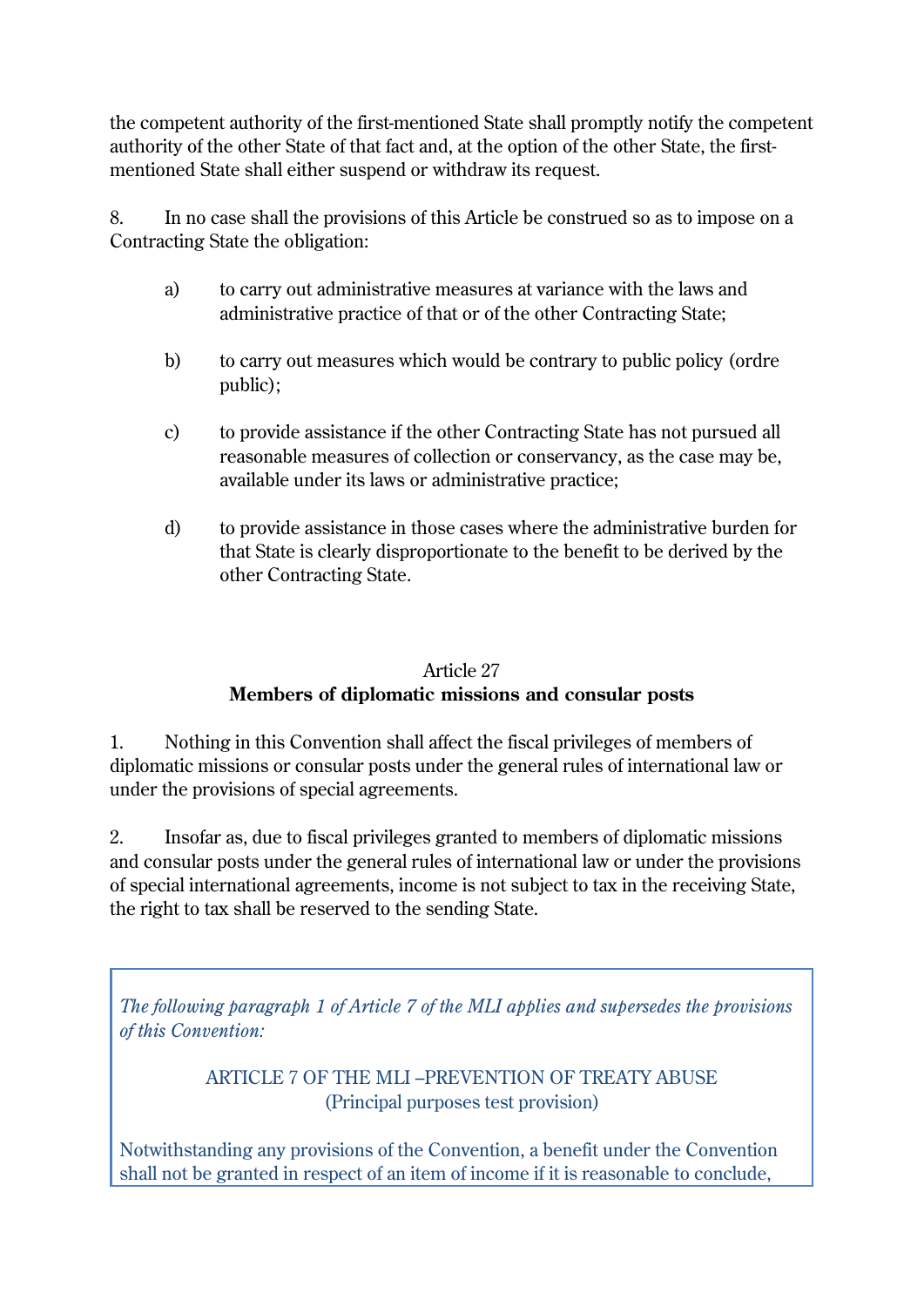having regard to all relevant facts and circumstances, that obtaining that benefit was one of the principal purposes of any arrangement or transaction that resulted directly or indirectly in that benefit, unless it is established that granting that benefit in these circumstances would be in accordance with the object and purpose of the relevant provisions of the Convention.

# *Chapter VI* **Final provisions**

# Article 28 **Entry into force**

1. The Contracting States shall notify each other in writing, through diplomatic channels, that the procedures required by its law for the entry into force of this Convention have been satisfied. The Convention shall enter into force on the date of receipt of the last notification.

2. This Convention shall be applicable:

- a) in respect of taxes withheld at source, to income derived on or after 1 January of the calendar year next following the year in which the Convention enters into force;
- b) in respect of other taxes on income, to taxes chargeable for any taxable year beginning on or after 1 January of the calendar year next following the year in which the Convention enters into force.

3. The Convention between the Kingdom of Norway and the Socialist Federal Republic of Yugoslavia for the Avoidance of Double Taxation with Respect to Taxes on Income and Capital signed at Oslo, on 1st September 1983, shall in relation between the Kingdom of Norway and the Republic of Slovenia cease to be applicable on the date on which this Convention becomes applicable.

#### Article 29 **Termination**

1. This Convention shall remain in force until terminated by a Contracting State. Either Contracting State may terminate the Convention, through diplomatic channels, by giving written notice of termination at least six months before the end of any calendar year following after the period of five years from the date on which the Convention enters into force. In such event, the Convention shall cease to have effect: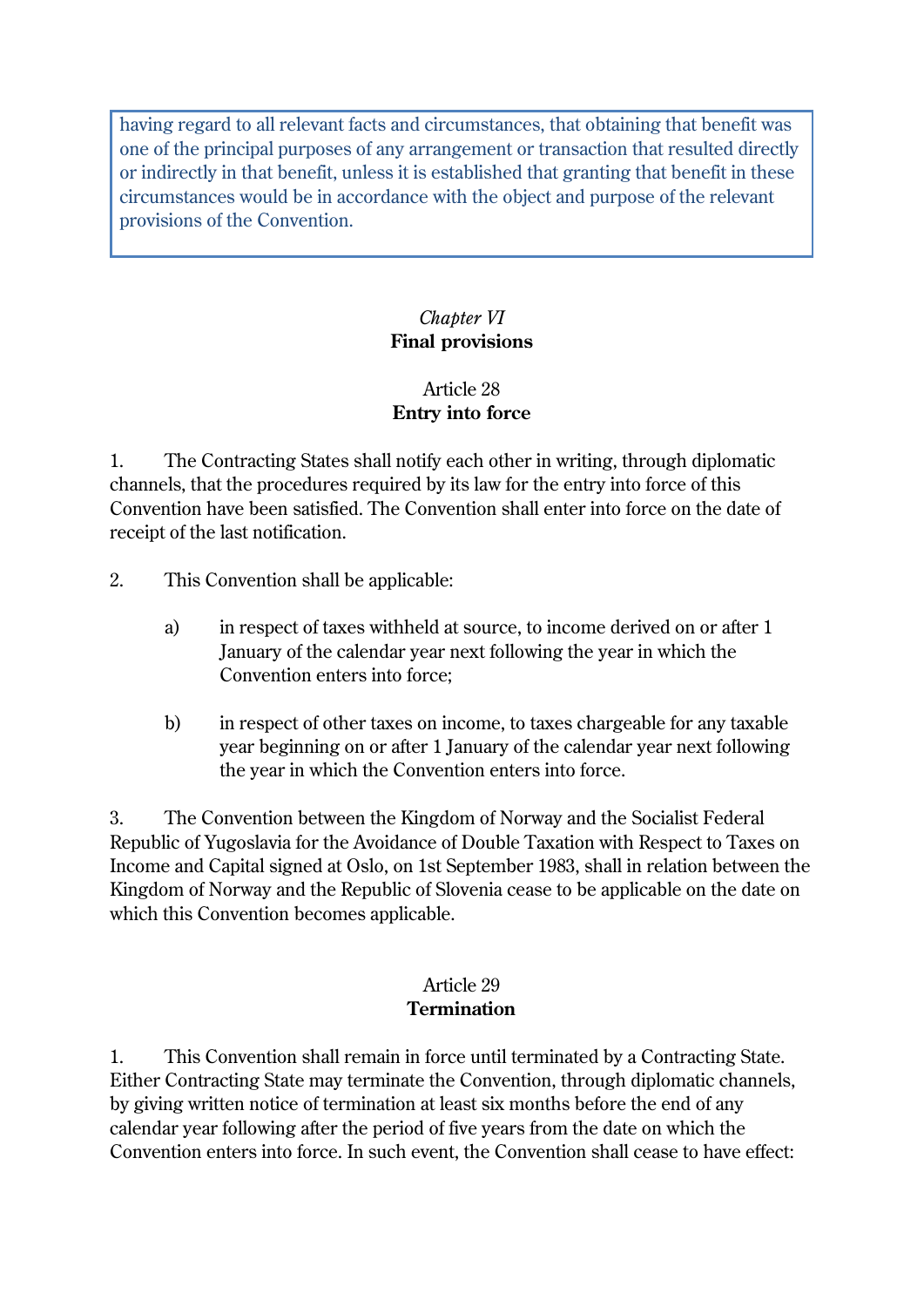- a) in respect of taxes withheld at source, to income derived on or after 1 January of the calendar year next following the year in which the notice is given;
- b) in respect of other taxes on income, to taxes chargeable for any taxable year beginning on or after 1 January of the calendar year next following the year in which the notice is given.

In witness whereof the undersigned, duly authorised thereto by their respective Governments, have signed this Convention.

Done in duplicate at Ljubljana this 18th day of February 2008, in the Norwegian, Slovenian and English languages, all the texts being equally authentic. In case of divergence between any of the texts, the English text shall prevail.

For the Kingdom of Norway For the Republic of Slovenia